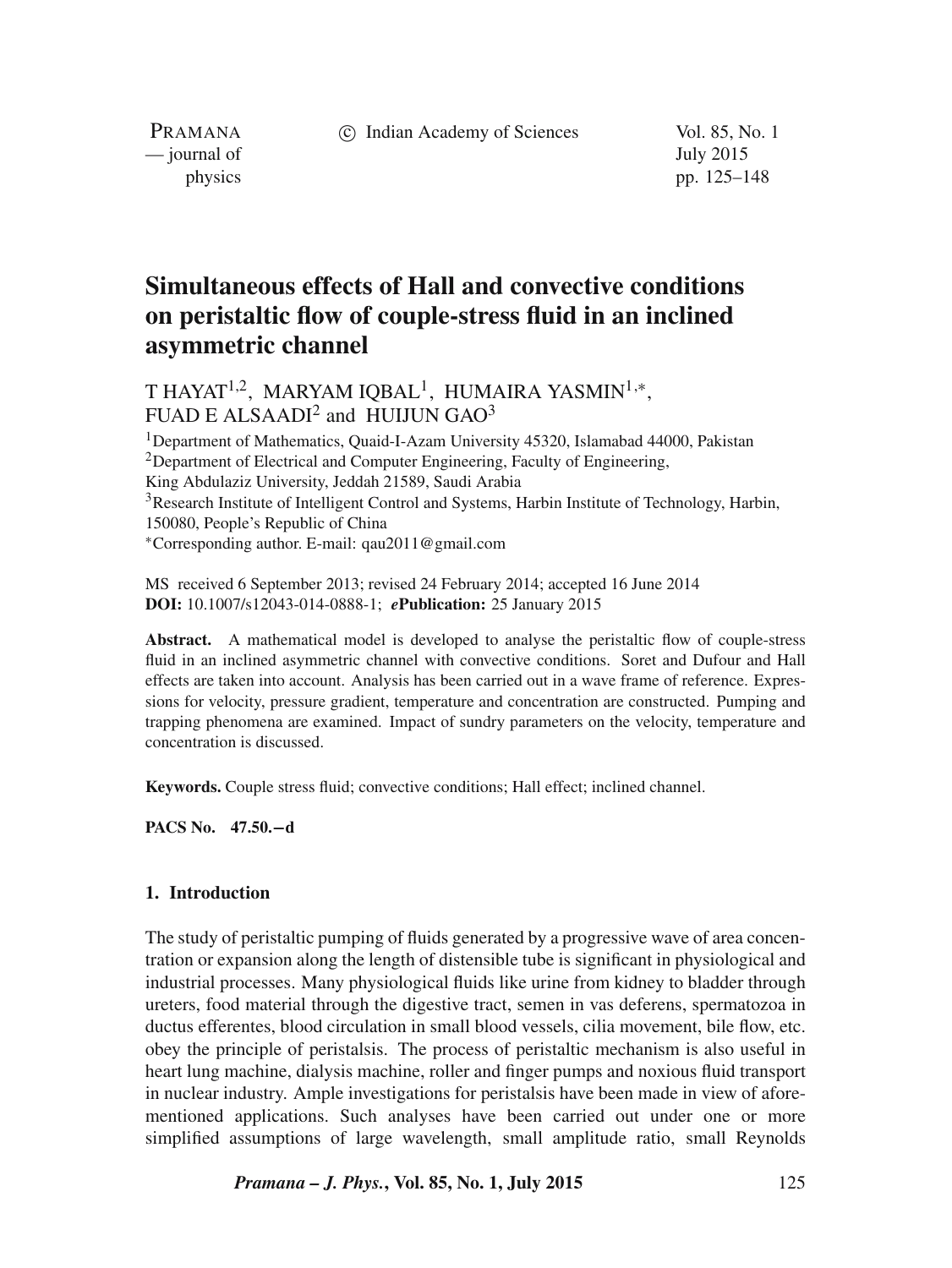number and small wave number (see recent attempts [1–11] and several related studies therein). The interaction of peristalsis with heat transfer is quite obvious in the oxygenation and hemodialysis processes. Simultaneous effects of heat and mass transfer cannot be ignored in heat convection due to blood flow through the pores of tissues and metabolic heat generation and external interactions such as electromagnetic radiation from cell phones. Magnetohydrodynamic (MHD) character of fluid is important in MHD power generators, metallurgical process, magnetic resonance imaging (MRI), magnetic devices, magnetic particles as the drug carriers, in cancer tumour treatment and also to reduce bleeding during surgeries. Hence, several researchers discussed the peristaltic transport of fluid through MHD/heat and mass transfer aspects. A few representative contributions in this direction can be seen in [12–20].

When heat and mass transfer occur simultaneously in a moving fluid, the relations between the fluxes and the driving potentials are of more intricate nature. It has been observed that an energy flux can be generated not only by the temperature gradient but also by the concentration gradient. The energy flux caused by a concentration gradient is termed as the diffusion-thermo (Dufour) effect. On the other hand, mass fluxes can also be created by temperature gradients and this embodies the thermo diffusion (Soret) effect. In most of the studies related to heat and mass transfer process, Soret and Dufour effects are neglected their magnitude is smaller than the effects described by the Fourier's (defines the thermal conductivity of a material) and Fick's (define the diffusion coefficient for species in the mixture) laws. Note that the effects of Soret and Dufour are significant when density differences are present in the flow regime. Another important aspect is related to Hall effect. Such effect cannot be ignored when flow subjected to high magnetic field is considered. It has been noticed that peristalsis in the presence of Hall/Soret and Dufour effects is given very less attention. To our knowledge, only few studies [21–26] are available in this direction. On the other hand, in the past, the peristalsis mostly dealt with the heat transfer effect through either prescribed surface temperature or prescribed heat flux. Only limited information is available about the peristalsis with convective boundary conditions [27,28].

The purpose of the present investigation is three-fold: Firstly, to analyse the effect of inclined magnetic field on peristaltic flow of couple-stress fluid in an inclined channel, secondly to discuss the influence of Hall current and thirdly to examine the flow in an asymmetric channel with convective effects. It is important to consider asymmetric channel because uterine peristalsis resulting from myometrial concentrations can take place in both symmetric and asymmetric directions. Mathematical analysis is presented for large wavelength and low Reynolds number. Flow quantities of interest are analysed in detail for various pertinent parameters.

#### **2. Mathematical modelling and solution**

We investigate the peristaltic flow of an incompressible couple-stress fluid in an inclined asymmetric channel. The fluid is electrically conducting in the presence of an inclined magnetic field. The induced magnetic field is neglected for small magnetic Reynolds number. Hence

$$
\mathbf{B} = (B_0 \sin \theta, B_0 \cos \theta, 0). \tag{1}
$$

126 *Pramana – J. Phys.***, Vol. 85, No. 1, July 2015**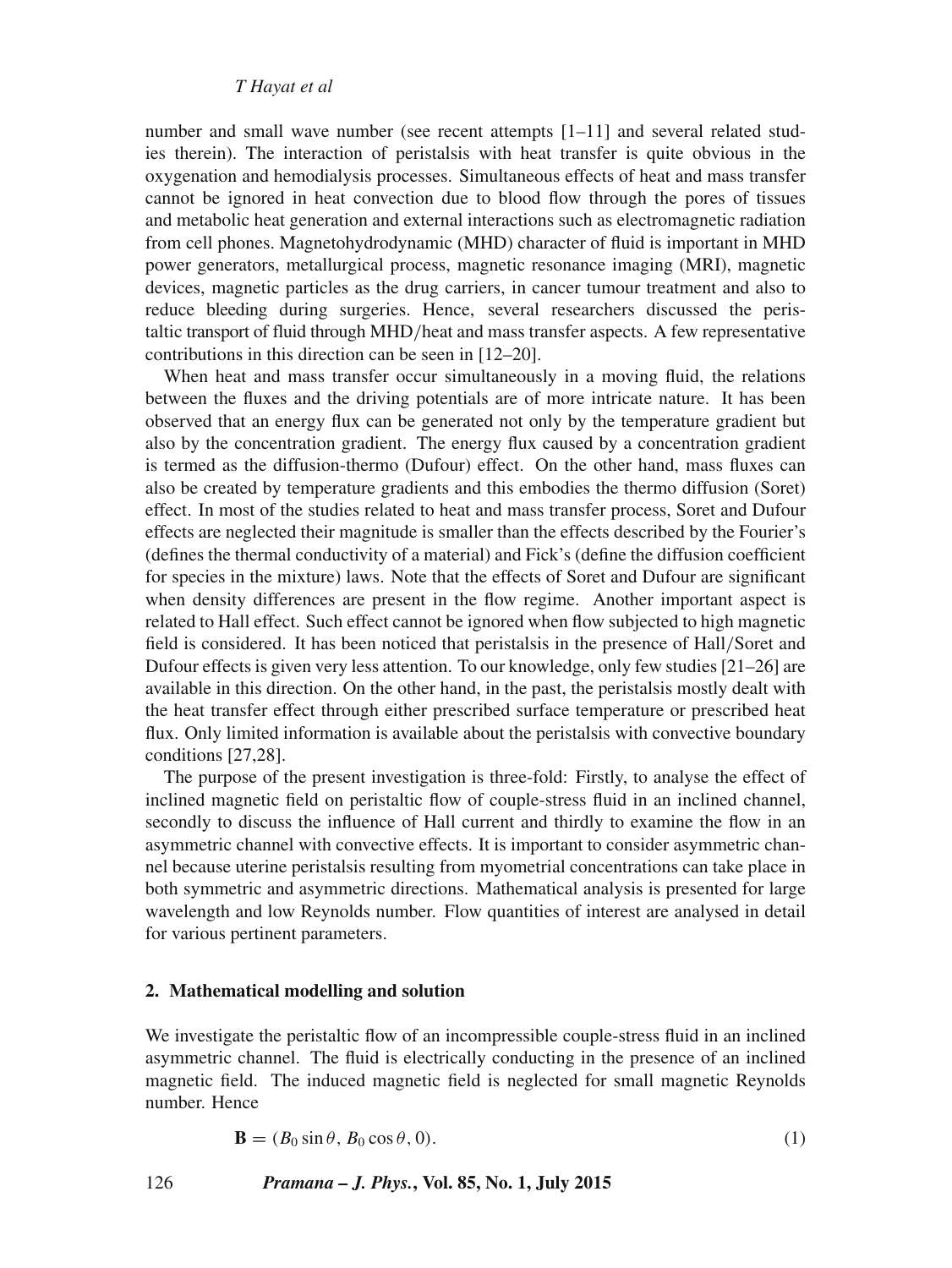

**Figure 1.** Schematic diagram of the problem.

We consider the Cartesian coordinate system in the laboratory frame  $(\bar{X}, \bar{Y}, \bar{t})$ . We have the also considered the heat and mass transfer processes in the presence of Soret and Dufour effects. The channel walls satisfy convective boundary conditions. Moreover, the effect of Hall current is taken into account.

Thus, the generalized Ohm's law can be expressed as

$$
\mathbf{J} = \sigma^* \left[ (\mathbf{V} \times \mathbf{B}) - \frac{1}{en} (\mathbf{J} \times \mathbf{B}) \right],
$$
 (2)

where effect of electrical field is not considered and geometry of the problem is shown in figure 1. From the above equation

$$
\mathbf{J} \times \mathbf{B} = \sigma^*(\mathbf{V} \times \mathbf{B}) \times \mathbf{B} - \frac{\sigma^*}{en}[(\mathbf{J} \times \mathbf{B}) \times \mathbf{B}].
$$
 (3)

Using velocity  $V = (\bar{U}, \bar{V}, 0)$  and eqs (1) and (3), we obtain

$$
\mathbf{J} \times \mathbf{B} = \left[ \frac{-\sigma^* B_0^2}{1 + m^2} \cos \theta (\bar{U} \cos \theta - \bar{V} \sin \theta), \frac{\sigma^* B_0^2}{1 + m^2} \sin \theta (\bar{U} \cos \theta - \bar{V} \sin \theta), \frac{\sigma^* B_0^2 m}{1 + m^2} (\bar{U} \cos \theta - \bar{V} \sin \theta) \right],
$$
(4)

in which **J** is the current density,  $B_0$  is the applied magnetic field,  $\sigma^*$  is the electrical conductivity, U, V are the velocity components in fixed frame,  $m$  (= $\sigma^*B_0/en$ ) is the Hall parameter, *n* is the number density of electrons, *e* is the electric charge and  $\theta$  is the inclination of the magnetic field.

*Pramana – J. Phys.***, Vol. 85, No. 1, July 2015** 127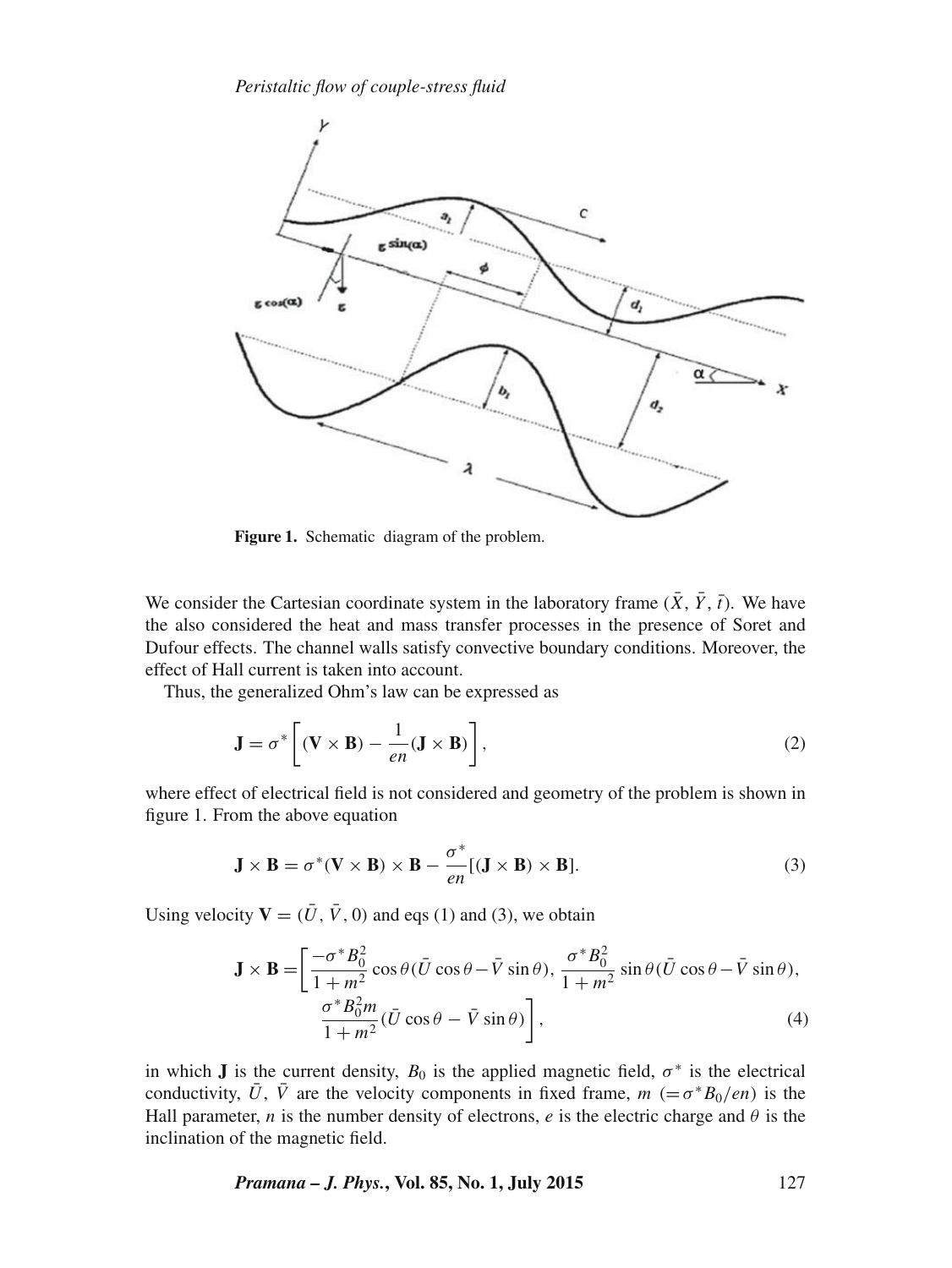Under the assumptions of long wavelength and low Reynolds number ( $Re \rightarrow 0$ ) [29,30] mathematical model of the given problem is

$$
-\frac{dp}{dx} + \frac{\partial^2 u}{\partial y^2} - \eta \frac{\partial^4 u}{\partial y^4} - \frac{M^2}{1 + m^2} \cos \theta (u \cos \theta + \cos \theta) + \frac{\text{Re}}{\text{Fr}} \sin \alpha = 0, \tag{5}
$$

$$
-\frac{\partial p}{\partial y} = 0,\tag{6}
$$

$$
\frac{\partial^2 \gamma}{\partial y^2} + \text{Br} \left( \frac{\partial u}{\partial y} \right)^2 + \eta \text{Br} \left( \frac{\partial^2 u}{\partial y^2} \right)^2 + \text{Pr} \, \text{Du} \frac{\partial^2 \varphi}{\partial y^2} = 0, \tag{7}
$$

$$
\frac{\partial^2 \varphi}{\partial y^2} + \text{Sc} \, \text{Sr} \frac{\partial^2 \gamma}{\partial y^2} = 0. \tag{8}
$$

Clearly eq. (6) implies that  $p \neq p(y)$ .

The corresponding boundary conditions and wall geometries  $h_1(x)$  and  $h_2(x)$  in the dimensionless form are given by

$$
u = -1, \quad \frac{\partial^2 u}{\partial y^2} = 0, \quad \frac{\partial \gamma}{\partial y} + Bi_1 \gamma = 0, \quad \varphi = 0,
$$
  
\nat  $y = h_1(x) = 1 + a \sin(2\pi x),$   
\n
$$
u = -1, \quad \frac{\partial^2 u}{\partial y^2} = 0, \quad \frac{\partial \gamma}{\partial y} - Bi_2 \gamma = 0, \quad \varphi = 1,
$$
  
\nat  $y = h_2(x) = -d - b \sin(2\pi x + \phi),$  (10)

where  $Bi_1$  and  $Bi_2$  are the Biot numbers at the upper and lower walls of the channel,  $a = a_1/d_1$ ,  $b = a_2/d_1$  and  $d = d_2/d_1$  satisfy the condition

$$
a^2 + b^2 + 2ab\cos\phi \le (1+d)^2. \tag{11}
$$

Detailed simplification of the mathematical model and its corresponding boundary conditions are given in Appendix A. The dimensionless average flux *F* in the wave frame is defined as

$$
F = \int_{h_2}^{h_1} u \, \mathrm{d}y. \tag{12}
$$

Dimensionless average flux in the laboratory ( $\sigma$ ) and wave (*F*) frames are related by the following expression:

$$
\sigma = F + 1 + d. \tag{13}
$$

The non-dimensional expression for the rise in pressure per wavelength  $\Delta p_{\lambda}$  is given by

$$
\Delta p_{\lambda} = \int_0^1 \left(\frac{\mathrm{d}p}{\mathrm{d}x}\right) \mathrm{d}x. \tag{14}
$$

The closed form solution of eq. (5) is

$$
u(y) = C_1 e^{(y/\sqrt{2})M_1} + C_2 e^{-(y/\sqrt{2})M_1} + C_3 e^{(y/\sqrt{2})M_2} + C_4 e^{-(y/\sqrt{2})M_2} - \frac{H \sec^2 \theta}{z},
$$
\n(15)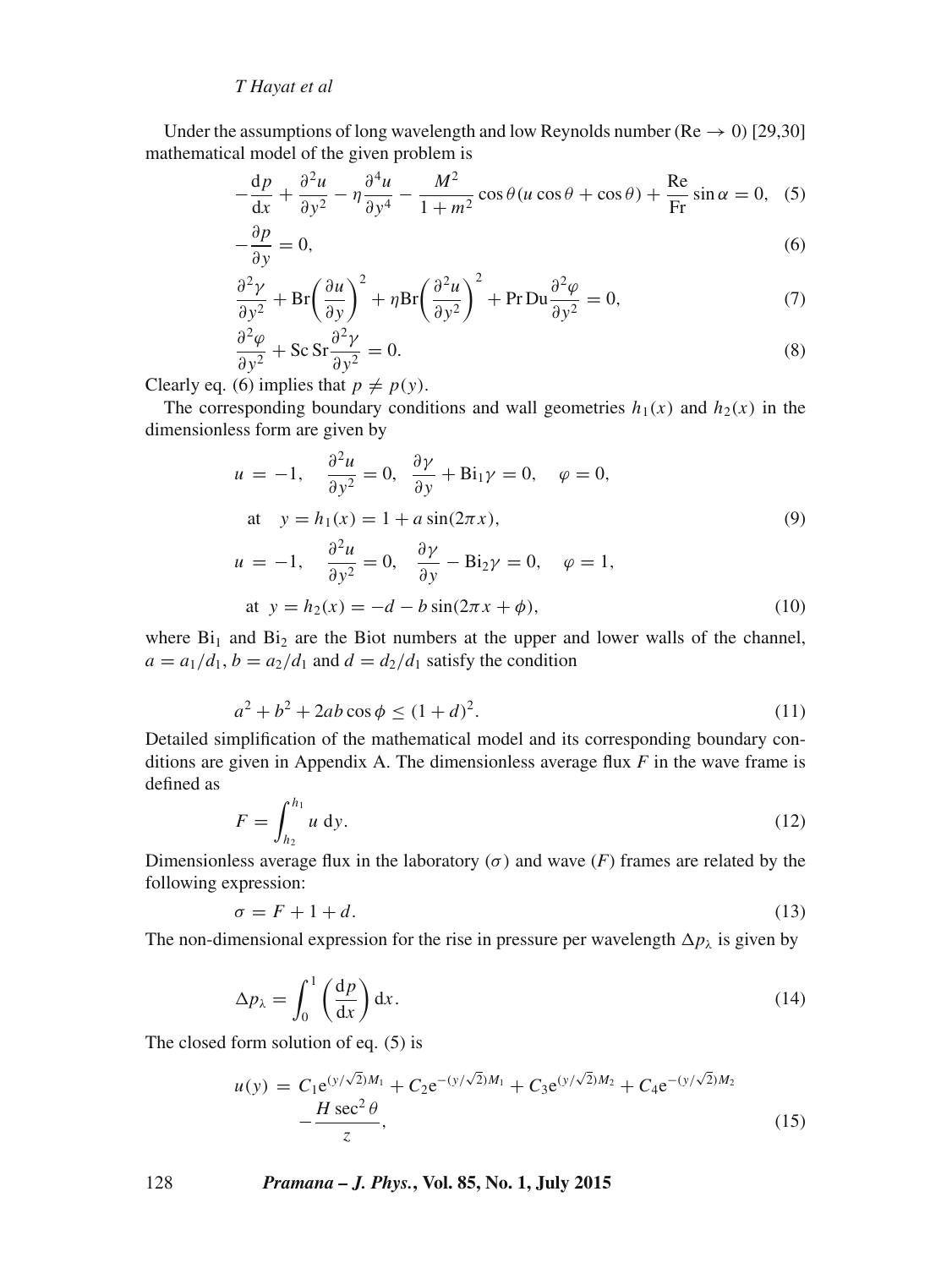Using eqs (12) and (15) we obtain  $dp/dx$  in the form

$$
\frac{dp}{dx} = \left(-f - h_1 + h_2 + \frac{h_1(1+m^2)R \sec \theta \tan \theta}{FrM^2} - \frac{h_2(1+m^2)R \sec \theta \tan \theta}{FrM^2} - \left(\sqrt{2}A_4 \left(e^{\frac{h_1\sqrt{-\frac{A_3}{n}}}{\sqrt{2}}} - e^{\frac{h_2\sqrt{-\frac{A_3}{n}}}{\sqrt{2}}}\right)(1+m^2)R \sec \theta \tan \theta\right)\right/
$$
\n
$$
\left(\left(e^{\frac{h_1\sqrt{-\frac{A_3}{n}}}{\sqrt{2}}} + e^{\frac{h_2\sqrt{-\frac{A_3}{n}}}{\sqrt{2}}}\right)FrM^2 \sqrt{\frac{-A_3}{n}} A_5\right) - \frac{A_3}{\sqrt{2}(e^{A_1} + e^{A_2})FrM^2 \sqrt{(A_4/n)A_5}} + ((e^{A_1} - e^{A_2})(1+m^2)R (A_3 + 2M^2 n \cos 2\theta + m^2 A_3) \sec \theta \tan \theta)/
$$
\n
$$
\left(\sqrt{2}(e^{A_1} + e^{A_2})FrM^2 \sqrt{\frac{A_4}{n}} A_6\right) / \left(\frac{h_1(1+m^2) \sec^2 \theta}{M^2} - \frac{h_2(1+m^2) \sec^2 \theta}{M^2} - \frac{h_2(1+m^2) \sec^2 \theta}{M^2} - \frac{h_2(1+m^2) \sec^2 \theta}{M^2} - \sqrt{2}A_4 \left(e^{\frac{h_1\sqrt{-\frac{A_3}{n}}}{\sqrt{2}}} - e^{\frac{h_2\sqrt{-\frac{A_3}{n}}}{\sqrt{2}}}\right)(1+m^2) \sec^2 \theta/\right.
$$
\n
$$
\left(e^{\frac{h_1\sqrt{-\frac{A_3}{n}}}{\sqrt{2}}} + e^{\frac{h_2\sqrt{-\frac{A_3}{n}}}{\sqrt{2}}}\right)M^2 \sqrt{\frac{-A_3}{n}} A_5 - \frac{A_3 (e^{A_1} - e^{A_2})(1+m^2) \sec^2 \theta}{\sqrt{2}(e^{A_1} + e^{A_2})FrM^2 \sqrt{(A_4/n)A_5}} + ((e^{A_1} - e^{A_2})(1+m^2) (A_3
$$

Substituting eqs (5) and (15) into eq. (7), the closed form solution of  $\gamma(y)$  is given by

$$
\gamma(y) = C_5 + yC_6 + \frac{1}{8(-1+Pr \text{ Sc Sr Du})} \text{Bre}^{-\sqrt{2}(M_1+M_2) y}
$$
  
\n
$$
\times (-e^{\sqrt{2}M_2 y}(-3+M_3)C_2^2 + e^{\sqrt{2}M_1 y} (3+M_3)C_4^2)
$$
  
\n
$$
-\frac{1}{(-1+Pr \text{ Sc Sr Du})} \text{Br } y^2 z (C_1C_2 + C_3C_4) \cos^2 \theta
$$
  
\n
$$
-\frac{2}{(M_1-M_2)^2(-1+Pr \text{Sc Sr Du})}
$$
  
\n
$$
\times \text{Br } e^{(y/\sqrt{2})(-M_1+M_2)} C_2 C_3 (M_1M_2 - 2z \cos^2 \theta)
$$
  
\n
$$
-\frac{2}{(M_1-M_2)^2(-1+Pr \text{Sc Sr Du})} \text{Br } e^{(y/\sqrt{2})(M_1-M_2)}
$$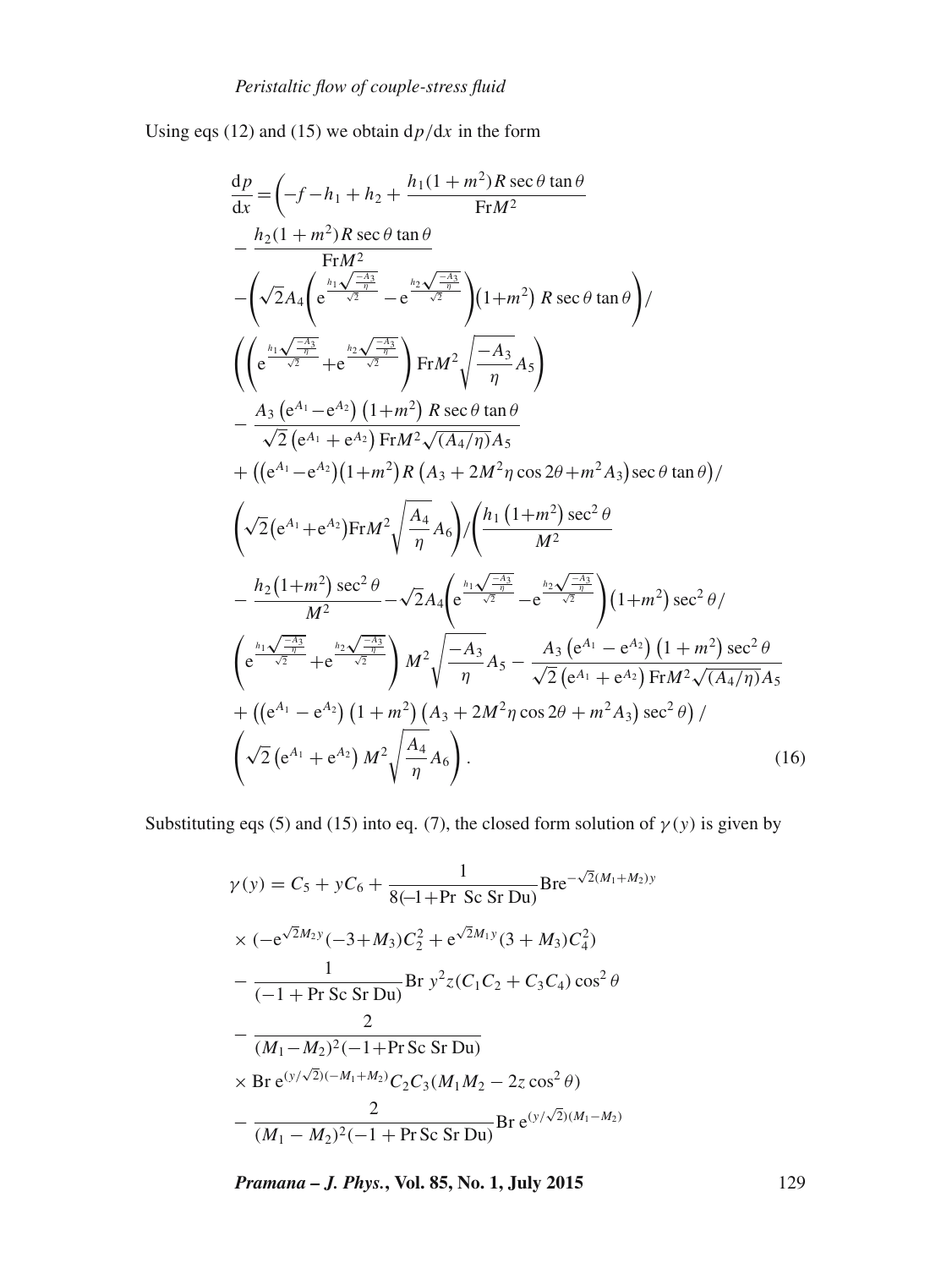$$
\times C_1 C_4 (M_1 M_2 - 2z \cos^2 \theta) + \frac{2}{(M_1 + M_2)^2 (-1 + \text{Pr} Sc Sr Du)}
$$
  
\n
$$
\times \text{Br} e^{(y/\sqrt{2})(M_1 + M_2)} C_1 C_3 (M_1 M_2 + 2z \cos^2 \theta)
$$
  
\n
$$
+ \frac{2}{(M_1 + M_2)^2 (-1 + \text{Pr} Sc Sr Du)} Br e^{-(y/\sqrt{2})(M_1 + M_2)}
$$
  
\n
$$
\times C_2 C_4 (M_1 M_2 + 2z \cos^2 \theta)
$$
  
\n
$$
+ \frac{1}{4(1 + M_3)(-1 + \text{Pr} Sc Sr Du)} Br e^{\sqrt{2}M_2 y}
$$
  
\n
$$
\times C_3^2 (2 + 2M_3 - 2z\eta \cos^2 \theta)
$$
  
\n
$$
+ \frac{1}{4(-1 + M_3)(-1 + \text{Pr} Sc Sr Du)} Br e^{\sqrt{2}M_1 y}
$$
  
\n
$$
\times C_1^2 (-2 + 2M_3 + 2z\eta \cos^2 \theta),
$$
 (17)

where the constants  $C_5$  and  $C_6$  have the involvement of the Biot numbers  $Bi_1$  and  $Bi_2$ . Substituting eq. (17) into eq. (8) we get the closed form solution of  $\varphi(y)$  as follows:

$$
\varphi(y) = C_7 + yC_8 + \frac{Br Sc Sr z y^2 (C_1 C_2 + C_3 C_4) \cos^2 \theta}{-1 + Pr Sc Sr Du}
$$
\n
$$
- \frac{Br e^{\sqrt{2}M_2 y} Sc Sr C_3^2 (2 + 2M_3 - 2z\eta \cos^2 \theta)}{4(1 + M_3)(-1 + Pr Sc Sr Du)}
$$
\n
$$
+ (Br e^{-\sqrt{2}M_1 y} Sc Sr (e^{2\sqrt{2}M_1 y} C_1^2 - 3e^{2\sqrt{2}M_1 y} M_3 C_1^2 - 4e^{2\sqrt{2}M_1 y} z\eta C_1^2
$$
\n
$$
+ 6e^{2\sqrt{2}M_1 y} z\eta C_1^2
$$
\n
$$
+ 6e^{2\sqrt{2}M_1 y} z\eta C_1^2
$$
\n
$$
+ 6e^{2\sqrt{2}M_1 y} z\eta C_1^2 + C_2^2 - 3M_3 C_2^2 - 4z\eta C_2^2 + 6M_3 z\eta C_2^2
$$
\n
$$
+ 6z^2\eta^2 C_2^2 - 8e^{(\frac{y}{\sqrt{2}})(3M_1 + M_2)}
$$
\n
$$
\times M_1 M_2 M_3 \eta C_1 C_3 + 8e^{(\frac{y}{\sqrt{2}})(3M_1 + M_2)} M_3 z\eta C_1 C_3
$$
\n
$$
+ 8e^{(\frac{y}{\sqrt{2}})(M_1 + M_2)} M_1 M_2 M_3 z\eta^2 C_1 C_3
$$
\n
$$
+ 8e^{(\frac{y}{\sqrt{2}})(M_1 + M_2)} M_1 M_2 M_3 \eta C_2 C_3 + 8e^{(\frac{y}{\sqrt{2}})(M_1 + M_2)} M_3 z\eta C_1 C_3
$$
\n
$$
- 8e^{(\frac{y}{\sqrt{2}})(M_1 + M_2)} M_3 z\eta C_1 C_4
$$
\n
$$
+ 8e^{(\frac{y}{\sqrt{2}})(3M_1 - M_2)} M_1 M_2 M_3 z\eta^2 C_1 C_4
$$
\n
$$
- 8e^{(\frac{y}{\sqrt{2}})(3M_1 - M_2)} M_1 M_2
$$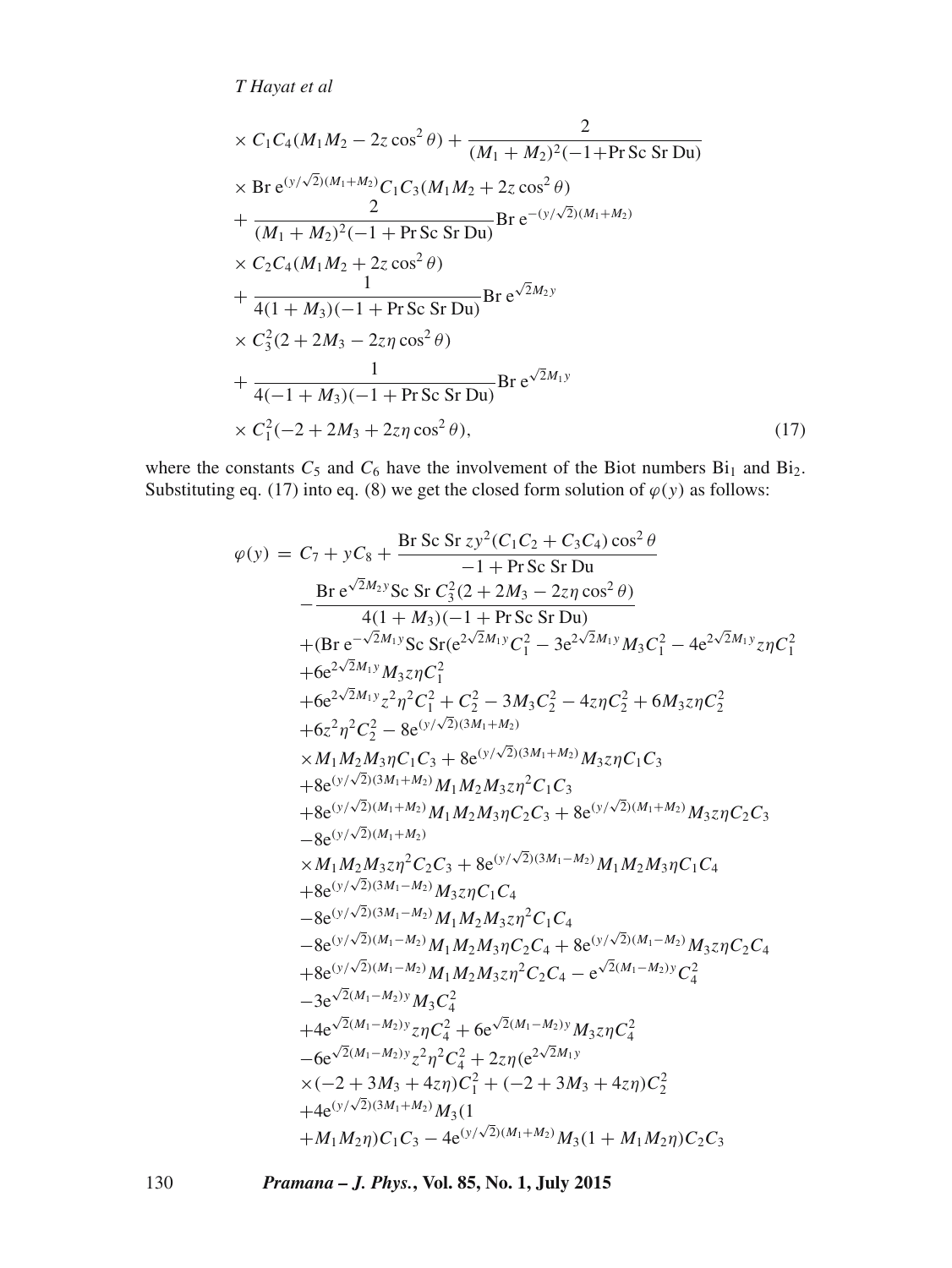$$
-4e^{(y/\sqrt{2})(3M_1-M_2)}M_3(-1+M_1M_2\eta)
$$
  
\n
$$
\times C_1C_4 + 4e^{(y/\sqrt{2})(M_1-M_2)}M_3(1+M_1M_2\eta)C_2C_4
$$
  
\n
$$
+e^{\sqrt{2}(M_1-M_2)y}(2+3M_3-4z\eta)C_4^2)\cos 2\theta
$$
  
\n
$$
+2z^2\eta^2(e^{2\sqrt{2}M_1y}C_1^2+C_2^2-e^{\sqrt{2}(M_1-M_2)y}C_4^2)\cos 4\theta)
$$
  
\n
$$
/(4(M_1^2-M_2^2)(-1+PrSc Sr Du)\eta(-1+4z\eta)\cos^2\theta)),
$$
\n(18)

where the constants appearing in the solutions are given in Appendix B.

#### **3. Graphical results and discussion**

#### 3.1 *Pumping characteristics*

Figures 2–13 examine the effects of various pertinent flow parameters on the longitudinal pressure gradient  $dp/dx$  and pressure rise per wavelength  $\Delta p_\lambda$ . Mathematical form of the pressure gradient is given in eq. (16). Note that eq. (14) involves the integration of  $d\rho/dx$ . The integral in eq. (14) is not solvable analytically. Hence *Mathematica* has been used for its computation.

Effect of couple-stress parameter  $\eta$  on pressure gradient  $dp/dx$  against x is plotted in figure 2. It is realized that  $dp/dx$  increases at the centre of the channel while it decreases near the boundary walls. It is also interesting to note from figure 2 that resistance or assistance from  $dp/dx$  for a non-Newtonian fluid ( $\eta \neq 0$ ) is higher than the Newtonian fluid ( $\eta \rightarrow 0$ ). Figure 3 indicates that  $dp/dx$  decreases at the centre of the channel and it increases near the boundary walls with an increase of Hall parameter m. Figure 4 elucidates the decreasing behaviour of  $dp/dx$  at the centre of the channel and it has increasing behaviour near the channel walls with the increasing values of inclination angle  $\theta$  for magnetic field.

Figures 5–7 illustrate the variation of pressure rise per wavelength  $\Delta p_\lambda$  vs. average flux  $\sigma$ . From figure 5 we observe that in peristaltic pumping region ( $\Delta p_{\lambda} > 0, \sigma > 0$ ) the pressure rise increases while it decreases in the co-pumping region ( $\Delta p_{\lambda} < 0$ ,  $\sigma > 0$ ) with an increase in the couple-stress parameter  $\eta$ . It means that the peristaltic pumping



**Figure 2.** Plot of pressure gradient  $dp/dx$  for various values of  $\eta$  when  $a = 0.6$ ,  $b = 0.7, d = 1.5, R = 0.5, \phi = \pi/4, \sigma = 1, \alpha = \pi/3, m = 0.03$ , Fr = 1.2,  $\theta = \pi/3$ and  $M = 4$ .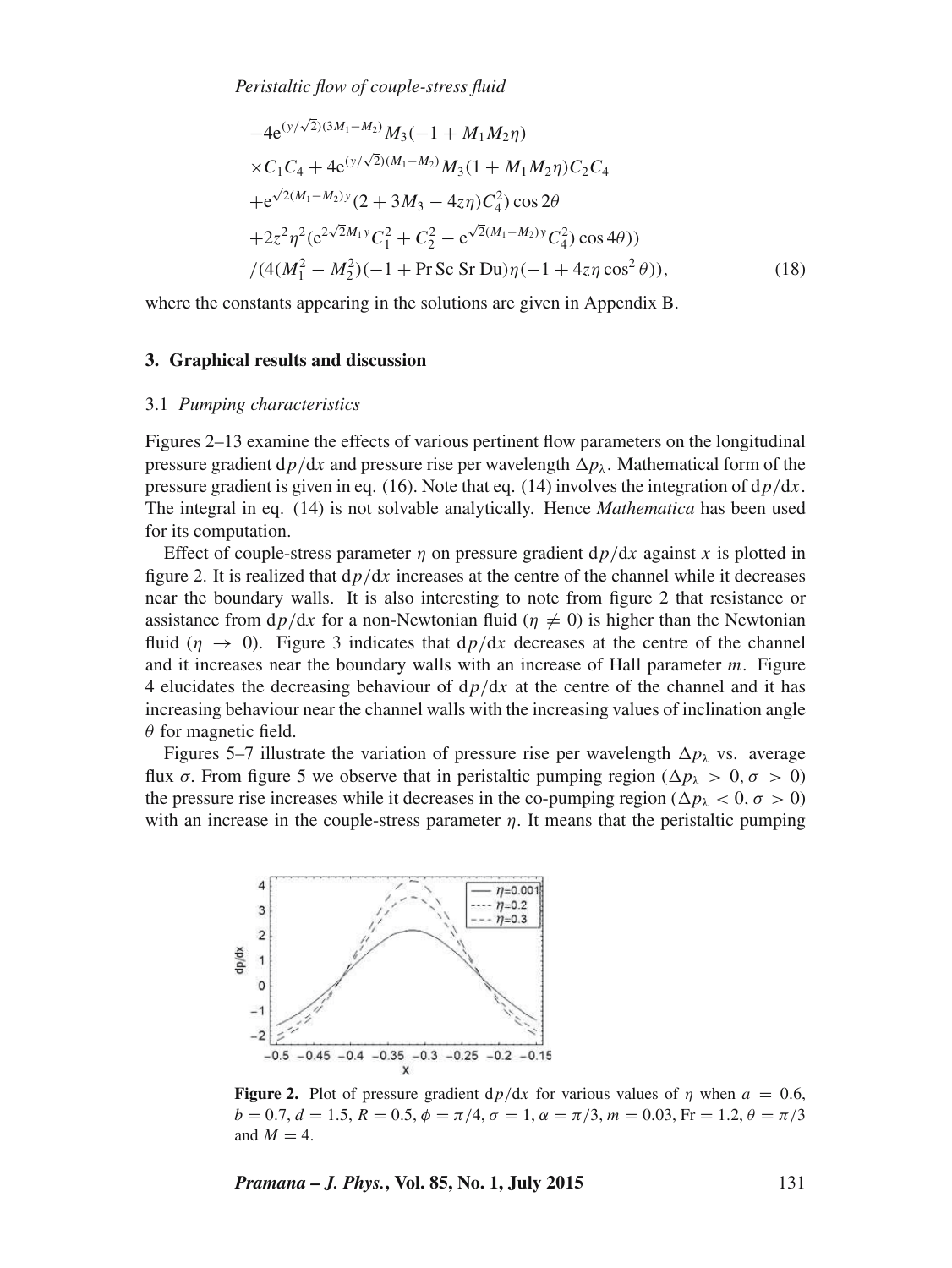

**Figure 3.** Plot of pressure gradient  $dp/dx$  for various values of m when  $a = 0.6$ ,  $b = 0.7, d = 1.5, R = 0.5, \phi = \pi/4, \sigma = 1, \alpha = \pi/3$ , Fr = 1.2,  $\theta = \pi/3, \eta = 0.1$ and  $M = 4$ .



**Figure 4.** Plot of pressure gradient  $dp/dx$  for various values of  $\theta$  when  $a = 0.6$ ,  $b = 0.7, d = 1.5, R = 0.5, Fr = 1.2, \sigma = 1, \alpha = \pi/3, \eta = 0.1, \phi = \pi/4, m = 0.03$ and  $M = 4$ .



**Figure 5.** Plot of pressure rise  $\Delta P_\lambda$  for various values of  $\eta$  when  $a = 0.7$ ,  $b = 1.2$ ,  $d = 2$ ,  $R = 0.5$ ,  $Fr = 1.2$ ,  $\alpha = \pi/3$ ,  $\phi = \pi/4$ ,  $m = 0.03$ ,  $M = 4$  and  $\theta = \pi/3$ .

for the non-Newtonian fluid ( $\eta \neq 0$ ) is greater than that for the Newtonian fluid ( $\eta \rightarrow 0$ ). Figure 6 reveals that the pressure rise decreases in the retrograde ( $\Delta p_{\lambda} > 0, \sigma < 0$ ) region and it increases in the co-pumping region ( $\Delta p_{\lambda} < 0$ ,  $\sigma > 0$ ) as the Hall parameter  *increases. Figure 7 elucidates that the pressure rise decreases in the peristaltic pumping* region ( $\Delta p_{\lambda} > 0$ ,  $\sigma > 0$ ) when there is an increase in the angle of inclination  $\theta$  of the magnetic field and it increases in the co-pumping region ( $\Delta p_{\lambda} < 0, \sigma > 0$ ).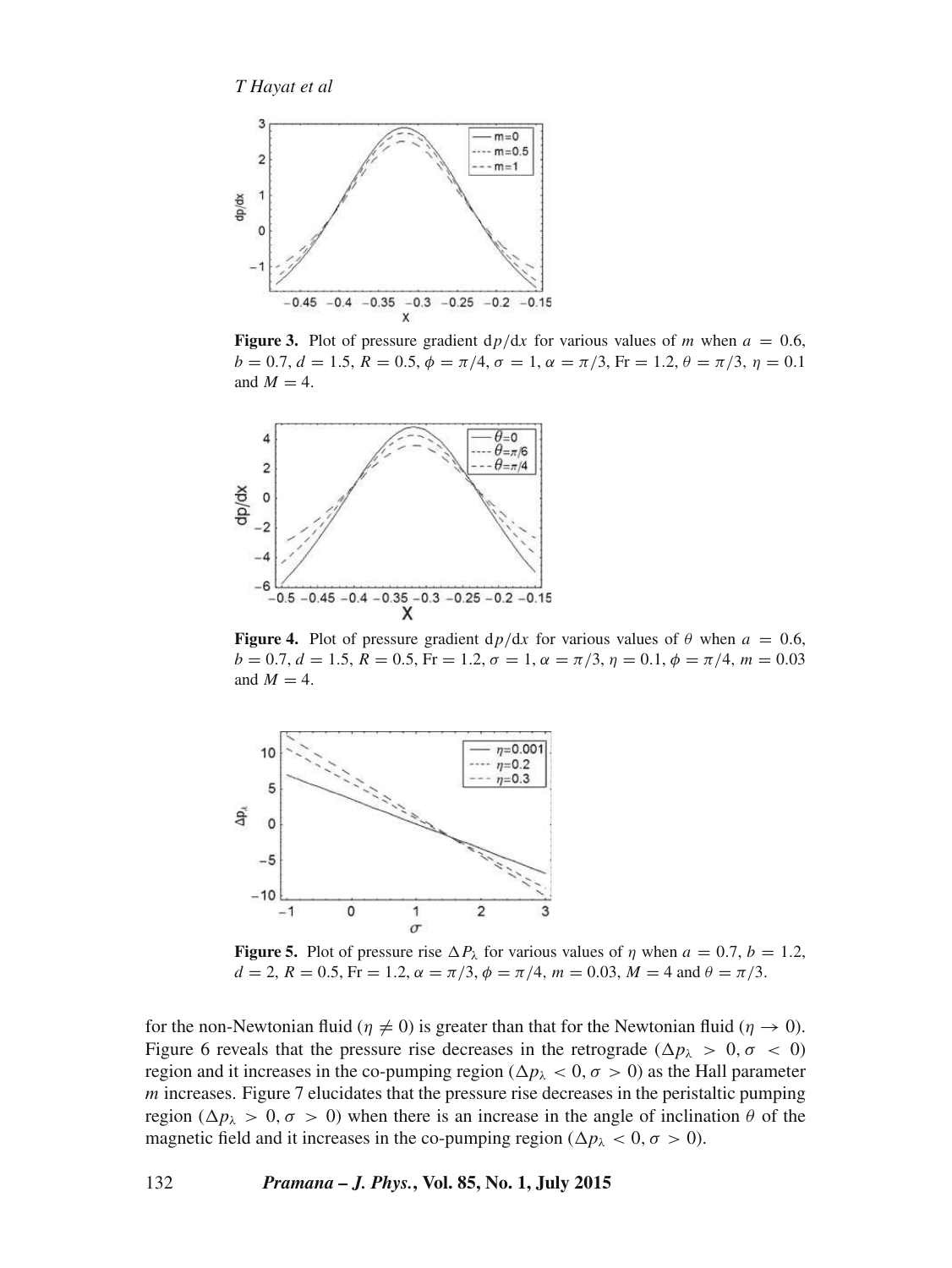

**Figure 6.** Plot of pressure rise  $\Delta P_{\lambda}$  for various values of m when  $a = 0.7$ ,  $b = 1.2$ ,  $d = 2$ ,  $R = 0.5$ , Fr= 1.2,  $\alpha = \pi/3$ ,  $\phi = \pi/4$ ,  $\eta = 0.1$ ,  $M = 4$  and  $\theta = \pi/3$ .



**Figure 7.** Plot of pressure rise  $\Delta P_\lambda$  for various values of  $\theta$  when  $a = 0.7$ ,  $b = 1.2$ ,  $d = 2$ ,  $R = 0.5$ , Fr= 1.2,  $\alpha = \pi/3$ ,  $\phi = \pi/4$ ,  $m = 0.03$ ,  $\eta = 0.1$  and  $M = 4$ .

#### 3.2 *Velocity beha*v*iour*

In this subsection we discuss the effect of various physical parameters on the velocity profile  $u(y)$ . Mathematical form of the velocity is given in eq. (15). Figure 8 shows that the longitudinal velocity profile  $u(y)$  decreases when couple-stress parameter  $\eta$  increases. It is also interesting to note that for non-Newtonian fluid ( $\eta \neq 0$ ) the longitudinal velocity



**Figure 8.** Plot of velocity field  $u(y)$  for various values of  $\eta$  when  $a = 0.6$ ,  $b = 0.7$ ,  $d = 1.5, R = 0.5, Fr = 1.2, \sigma = 1, \alpha = \pi/3, M = 4, \phi = \pi/4, m = 0.03, \theta = \pi/3,$  $x = -0.5$  and  $dp/dx = 1$ .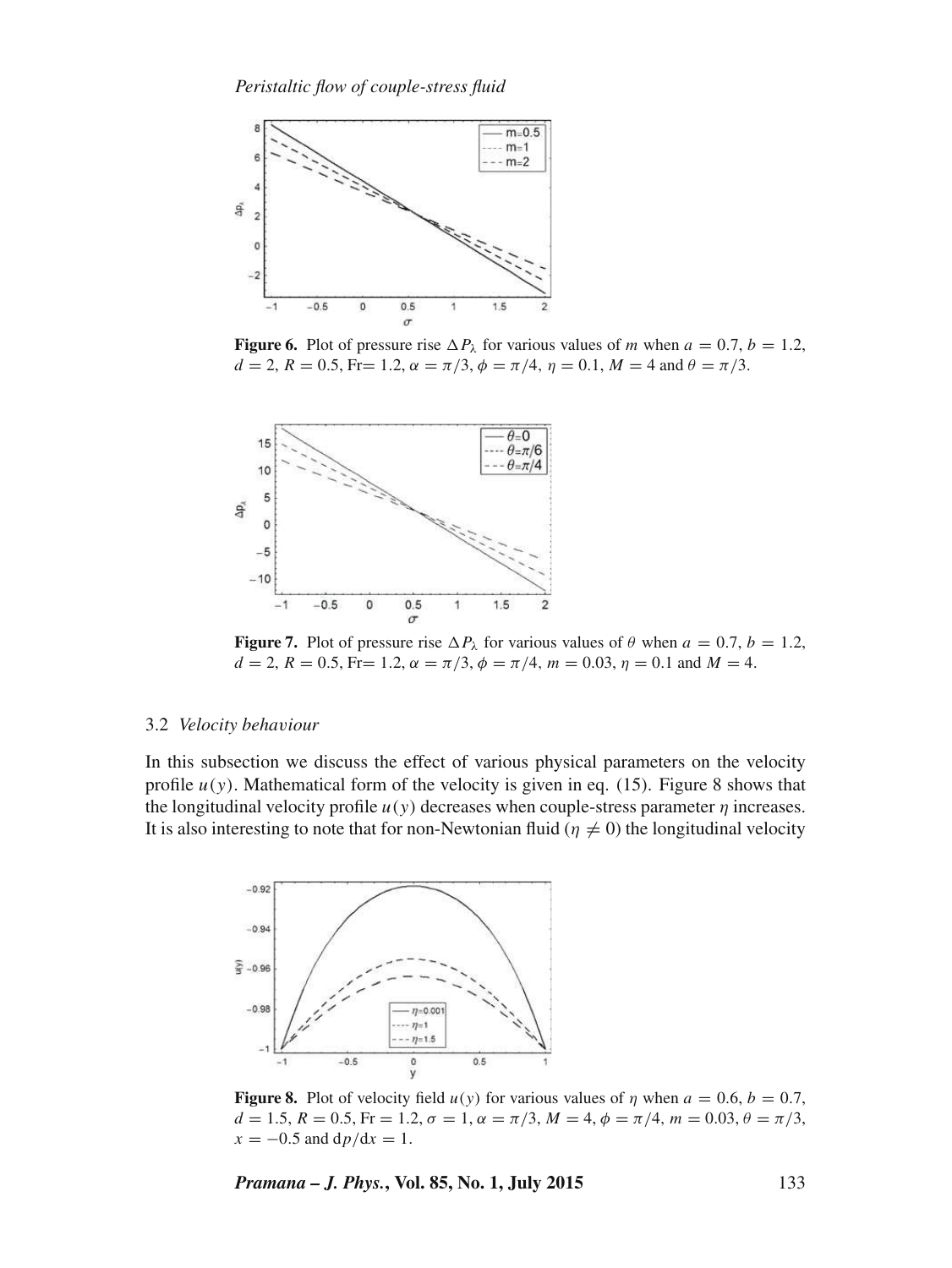profile  $u(y)$  is lesser than that of Newtonian fluid ( $\eta \rightarrow 0$ ). As couple-stress parameter depends on the couple-stress viscosity and this couple-stress viscosity acts as a retarding agent which makes the fluid more dense resulting in a decrease in the velocity of the fluid. Figure 9 gives the information that for subcritical flow (Fr  $\lt$  1) the velocity profile  $u(y)$  has greater effect than that of critical (Fr = 1) and supercritical



**Figure 9.** Plot of velocity field  $u(y)$  for various values of Fr when  $a = 0.6$ ,  $b = 0.7$ ,  $d = 1.5, R = 0.5, \eta = 0.1, \sigma = 1, \alpha = \pi/3, M = 4, \phi = \pi/4, m = 0.03, \theta = \pi/3,$  $x = -0.5$  and  $dp/dx = 1$ .



**Figure 10.** Plot of velocity field  $u(y)$  for various values of m when  $a = 0.6$ ,  $b = 0.7$ ,  $d = 1.5, R = 0.5, \eta = 0.1, \sigma = 1, \alpha = \pi/3$ , Fr = 1.2,  $\phi = \pi/4$ ,  $M = 4, \theta = \pi/3$ ,  $dp/dx = 1$  and  $x = -0.5$ .



**Figure 11.** Plot of velocity field  $u(y)$  for various values of  $\theta$  when  $a = 0.6$ ,  $b = 0.7$ ,  $d = 1.5, R = 0.5, \eta = 0.1, \sigma = 1, \alpha = \pi/3$ , Fr = 1.2,  $\phi = \pi/4$ ,  $m = 0.03, M = 4$ ,  $dp/dx = 1$  and  $x = -0.5$ .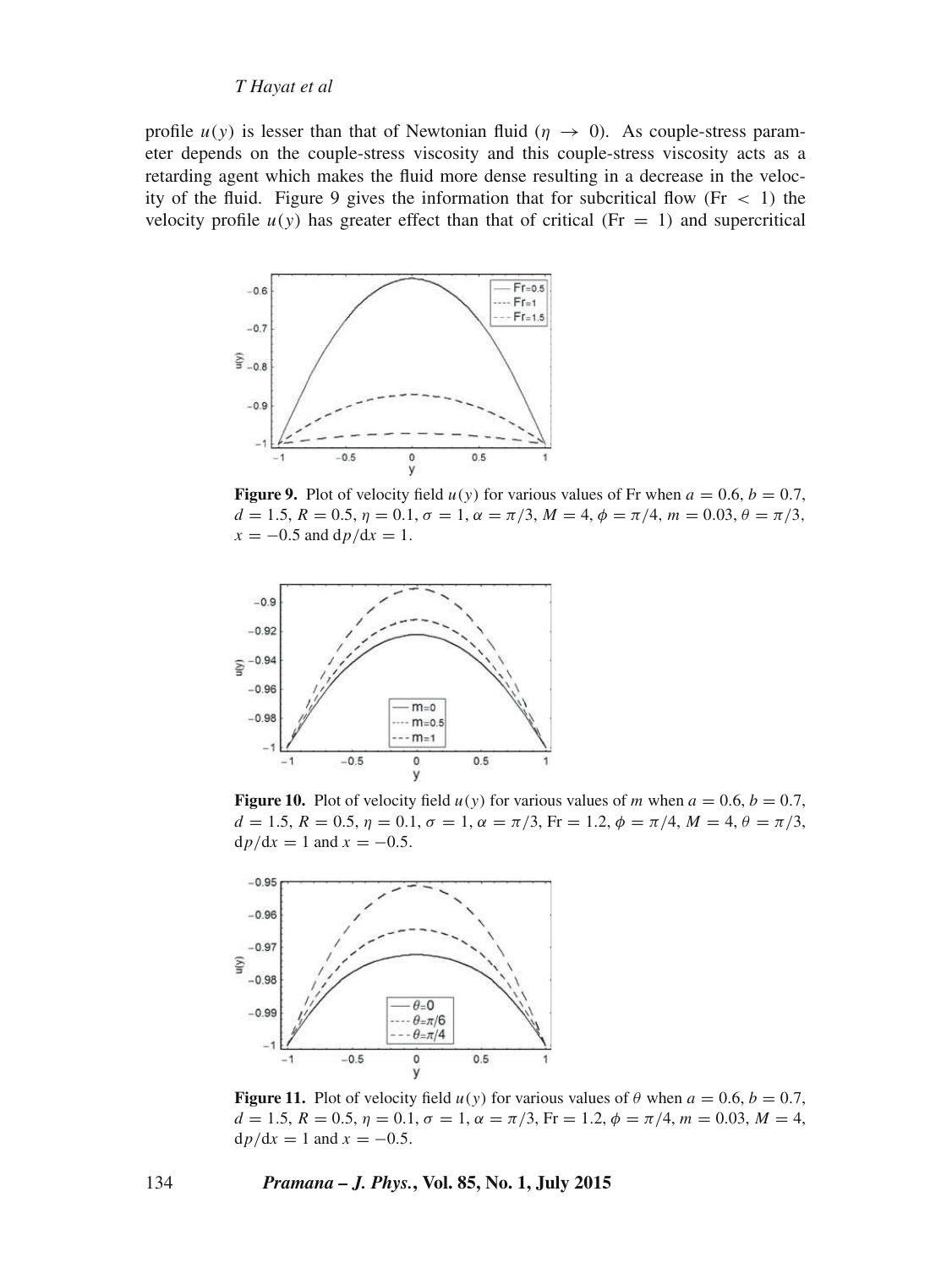#### *Peristaltic flow of couple-stress fluid*

 $(F = 1)$  flow. The velocity profile  $u(y)$  decreases with an increase of Froude number Fr. Figure 10 demonstrates that the increase the velocity profile  $u(y)$  increases as Hall parameter m increases. Figure 11 shows that with an increase in inclination angle  $\theta$  of the magnetic field ( $\theta \neq 0$ ), the longitudinal velocity  $u(y)$  has greater value in comparison to the case when  $\theta = 0$ .

#### 3.3 *Temperature profile*

Figures 12–20 demonstrate the variation of temperature profile  $\gamma(y)$  for embedded physical parameters. From figure 12 it is clear that as couple-stress parameter  $\eta$  increases, the temperature profile  $\gamma(y)$  decreases. In fact, the average kinetic energy decreases due to the decrease in velocity of the fluid and hence temperature decays. Figure 13 depicts that with an increase of inclination angle  $\theta$  of the magnetic field, the temperature profile  $\gamma(y)$  increases. Similar observation is noticed for Hall parameter m (see figure 14). It is found from figure 15 that the temperature profile  $\gamma(y)$  has greater effects for supercritical



**Figure 12.** Plot of temperature profile  $\gamma(y)$  for various values of  $\eta$  when  $a = 0.5$ ,  $b = 0.5, d = 1, R = 0.2, M = 4, \sigma = 1, \alpha = \pi/3$ , Fr = 1.2,  $\phi = \pi/4$ , m = 0.03,  $\theta = \pi/3$ ,  $dp/dx = 2$ ,  $x = -0.5$ ,  $Du = 0.1$ ,  $Bi_1 = 10$ ,  $Bi_2 = 10$ ,  $Sc = 0.5$ ,  $Sr = 0.6$ ,  $Pr = 2$  and  $Br = 2$ .



**Figure 13.** Plot of temperature profile  $\gamma(y)$  for various values of  $\theta$  when  $a = 0.6$ ,  $b = 0.7, d = 1.5, R = 0.2, M = 4, \sigma = 1, \alpha = \pi/3, Fr = 1.2, \phi = \pi/4, m = 0.03,$  $\eta = 0.1$ ,  $dp/dx = 2$ ,  $x = -0.5$ ,  $Du = 0.1$ ,  $Bi_1 = 10$ ,  $Bi_2 = 10$ ,  $Sc = 0.5$ ,  $Sr = 0.6$ ,  $Pr = 2$  and  $Br = 2$ .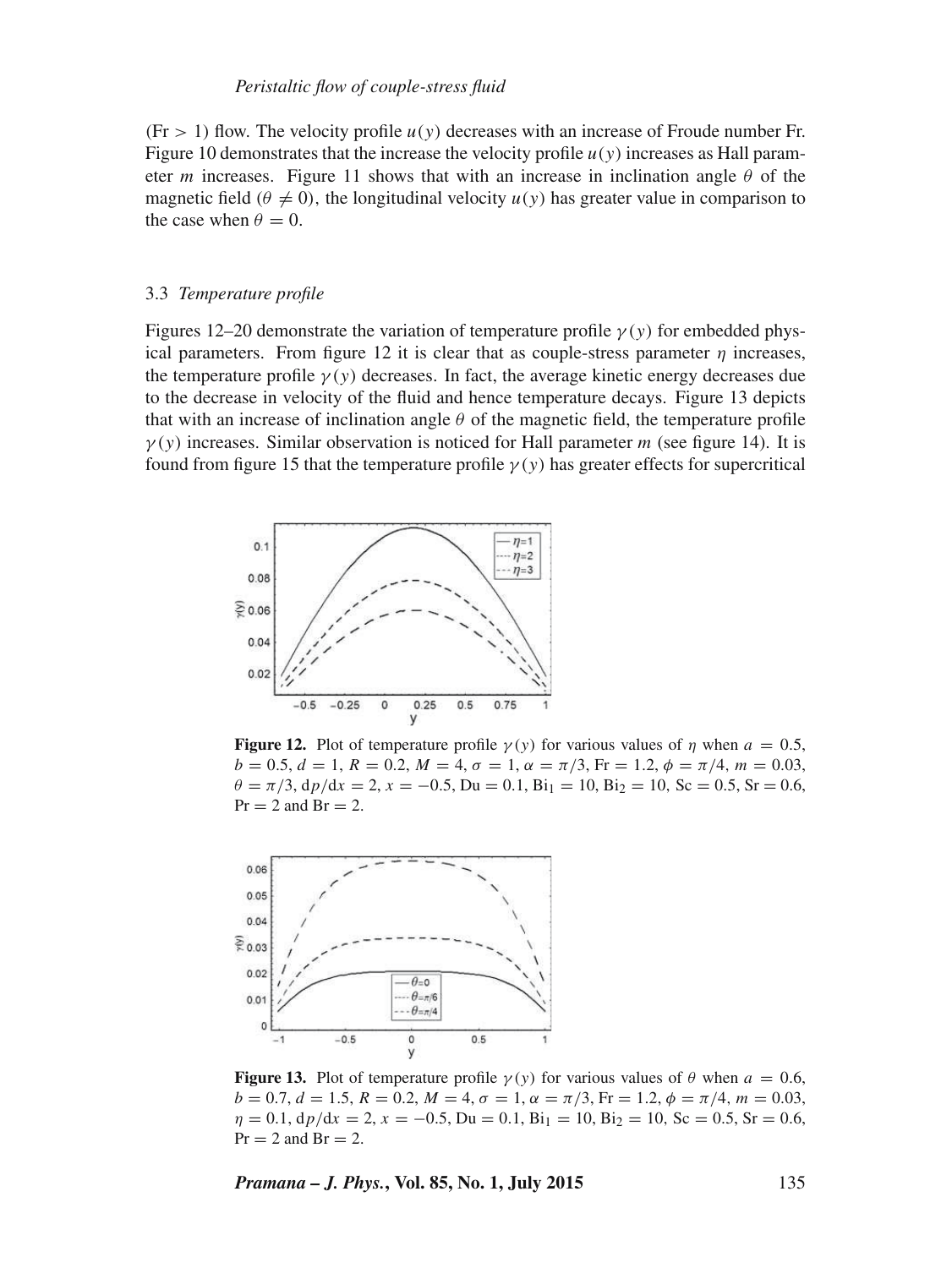

**Figure 14.** Plot of temperature profile  $\gamma(y)$  for various values of m when  $a = 0.6$ ,  $b = 0.7, d = 1.5, R = 0.2, M = 4, \sigma = 1, \alpha = \pi/3$ , Fr = 1.2,  $\phi = \pi/4, \eta = 0.1$ ,  $\theta = \pi/3$ ,  $dp/dx = 2$ ,  $x = -0.5$ ,  $Du = 0.1$ ,  $Bi_1 = 10$ ,  $Bi_2 = 10$ ,  $Sc = 0.5$ ,  $Sr = 0.6$ ,  $Pr = 2$  and  $Br = 2$ .



**Figure 15.** Plot of temperature profile  $\gamma(y)$  for various values of Fr when  $a = 0.6$ ,  $b = 0.7, d = 1.5, R = 0.2, M = 4, \sigma = 1, \alpha = \pi/3, \eta = 0.1, \phi = \pi/4, m = 0.03,$  $\theta = \pi/3$ ,  $dp/dx = 2$ ,  $x = -0.5$ , Du = 0.1, Bi<sub>1</sub> = 10, Bi<sub>2</sub> = 10, Sc = 0.5, Sr = 0.6,  $Pr = 2$  and  $Br = 2$ .



**Figure 16.** Plot of temperature profile  $\gamma(y)$  for various values of Br when  $a = 0.6$ ,  $b = 0.7, d = 1.5, R = 0.2, M = 4, \sigma = 1, \alpha = \pi/3, Fr = 1.2, \phi = \pi/4, m = 0.03,$  $\theta = \pi/3$ ,  $dp/dx = 2$ ,  $x = -0.5$ ,  $Du = 0.1$ ,  $Bi_1 = 10$ ,  $Bi_2 = 10$ ,  $Sc = 0.5$ ,  $Sr = 0.6$ ,  $Pr = 2$  and  $\eta = 0.1$ .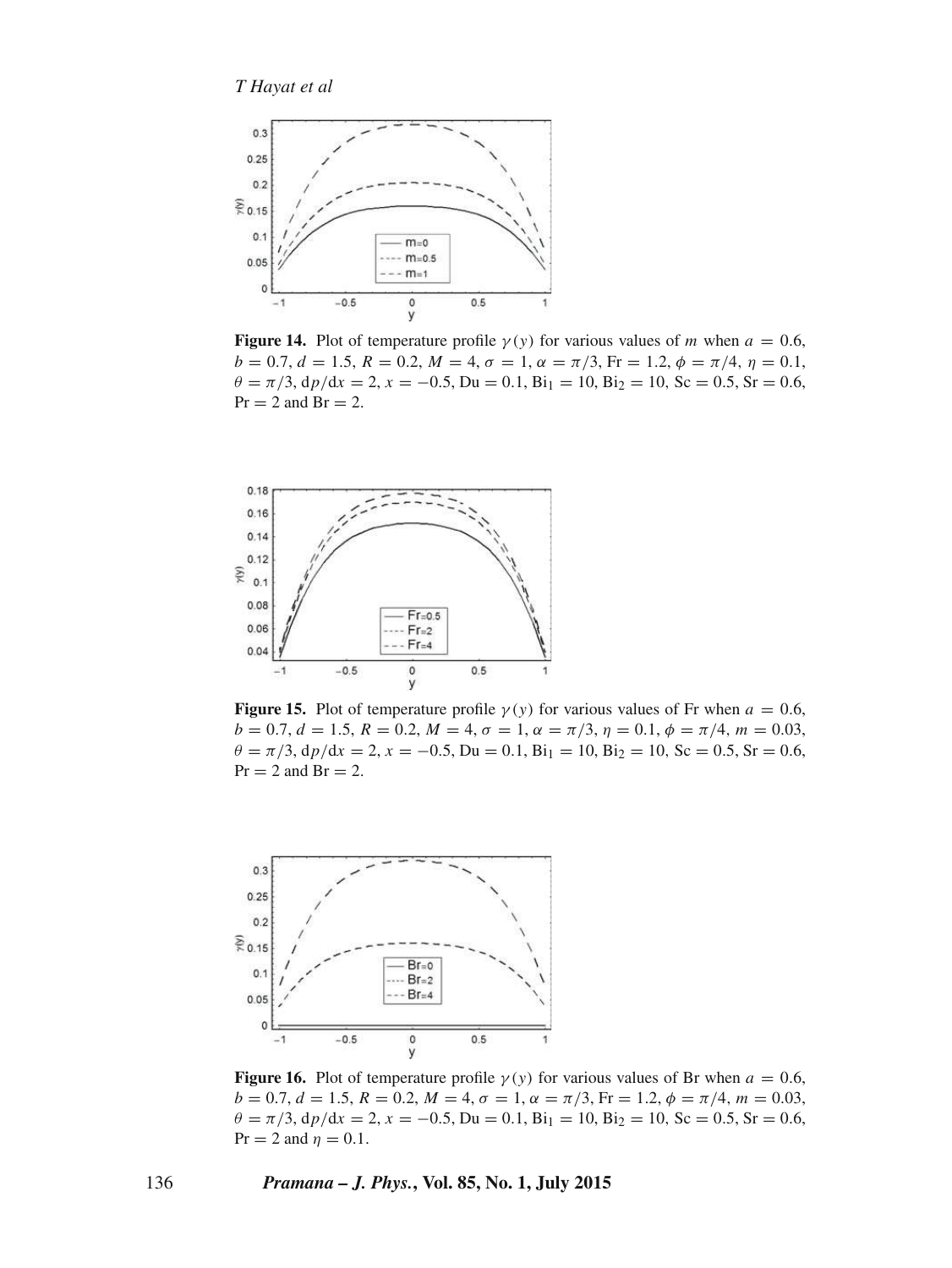

**Figure 17.** Plot of temperature profile  $\gamma(y)$  for various values of Sr when  $a = 0.6$ ,  $b = 0.7, d = 1.5, R = 0.2, M = 4, \sigma = 1, \alpha = \pi/3$ , Fr = 1.2,  $\phi = \pi/4$ , m = 0.03,  $\theta = \pi/3$ ,  $dp/dx = 2$ ,  $x = -0.5$ , Du = 0.1, Bi<sub>1</sub> = 10, Bi<sub>2</sub> = 10, Sc = 0.5, Br = 2,  $Pr = 2$  and  $\eta = 0.1$ .



**Figure 18.** Plot of temperature profile  $\gamma(y)$  for various values of Du when  $a = 0.6$ ,  $b = 0.7, d = 1.5, R = 0.2, M = 4, \sigma = 1, \alpha = \pi/3, Fr = 1.2, \phi = \pi/4, m = 0.03,$  $\theta = \pi/3$ ,  $dp/dx = 2$ ,  $x = -0.5$ ,  $Br = 2$ ,  $Bi_1 = 10$ ,  $Bi_2 = 10$ ,  $Sc = 0.5$ ,  $Sr = 0.6$ ,  $Pr = 2$  and  $\eta = 0.1$ .



**Figure 19.** Plot of temperature profile  $\gamma(y)$  for various values of Bi<sub>1</sub> when  $a = 0.6$ ,  $b = 0.7, d = 1.5, R = 0.2, M = 4, \sigma = 1, \alpha = \pi/3, Fr = 1.2, \phi = \pi/4, m = 0.03,$  $\theta = \pi/3$ ,  $dp/dx = 2$ ,  $x = -0.5$ ,  $Br = 2$ ,  $Du = 0.1$ ,  $Bi_2 = 10$ ,  $Sc = 0.5$ ,  $Sr = 0.6$ ,  $Pr = 2$  and  $\eta = 0.1$ .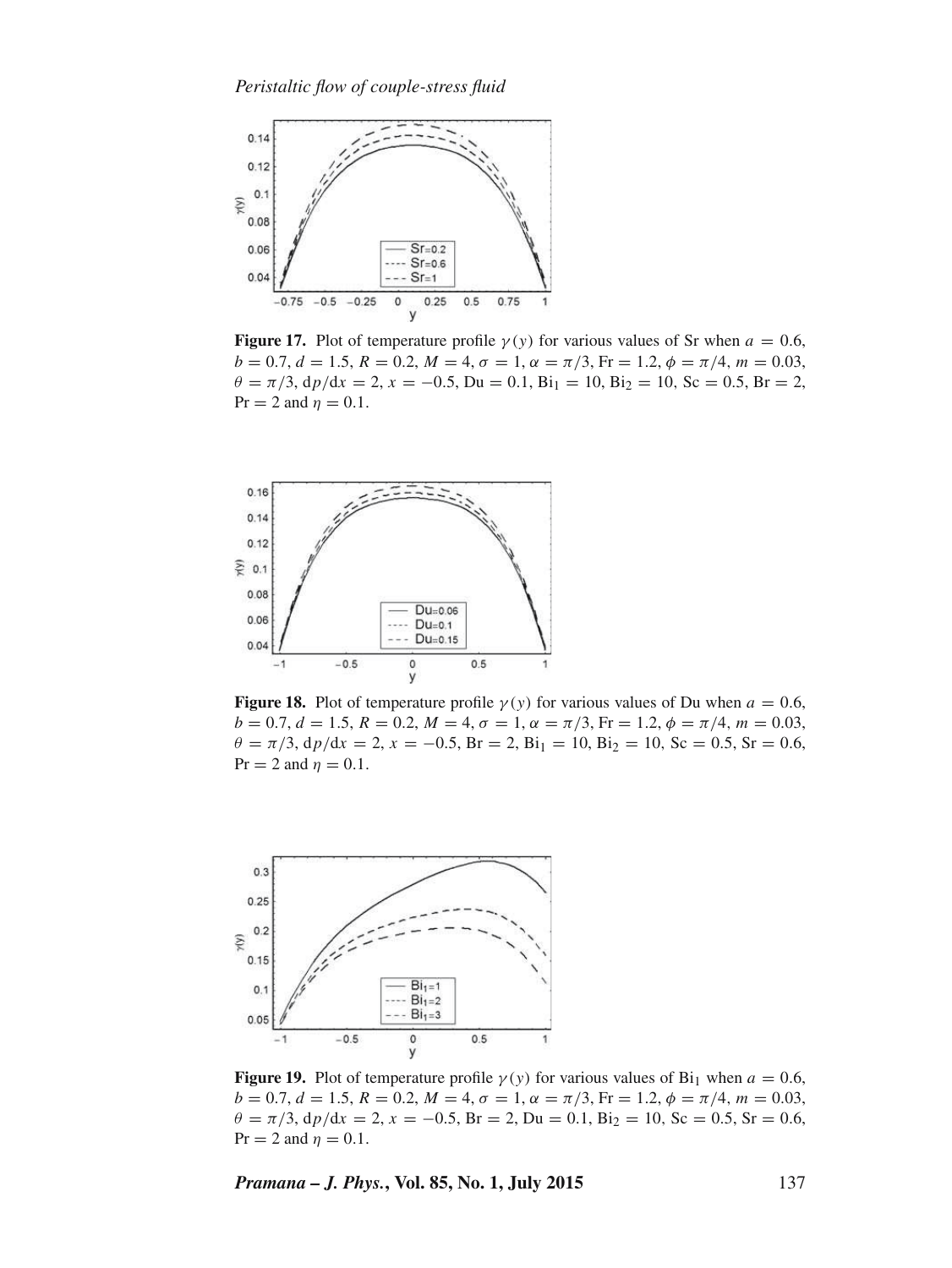

**Figure 20.** Plot of temperature profile  $\gamma(y)$  for various values of Bi<sub>2</sub> when  $a = 0.6$ .  $b = 0.7, d = 1.5, R = 0.2, M = 4, \sigma = 1, \alpha = \pi/3$ , Fr = 1.2,  $\phi = \pi/4$ , m = 0.03,  $\theta = \pi/3$ ,  $dp/dx = 2$ ,  $x = -0.5$ ,  $Br = 2$ ,  $Du = 0.1$ ,  $Bi_1 = 10$ ,  $Sc = 0.5$ ,  $Sr = 0.6$ ,  $Pr = 2$ .

flow (Fr  $> 1$ ) and critical flow (Fr  $= 1$ ) than subcritical flow (Fr  $< 1$ ). The temperature profile  $\gamma(y)$  increases with an increase of Froude number Fr. In figure 16 we see the effect of Br on  $\gamma(y)$ . Brinkman number Br = 0 means that the effect of viscous dissipation is not considered and when Brinkman number  $Br \neq 0$  the effects of viscous dissipation are taken into account and then the temperature profile  $\gamma(y)$  increases. It is noticed that temperature profile  $\gamma(y)$  increases with an increase in the value Sr as shown in figure 17. It is also noticed from figure 18 that the temperature profile  $\gamma(y)$ has an increasing behaviour for large values of Dufour number Du. Figure 19 elucidates that with an increase of  $Bi_1$  the temperature profile  $\gamma(y)$  decreases near the upper wall while it has no significant effect near the lower wall. On the other hand, with an increase in  $Bi<sub>2</sub>$  the temperature profile decreases near the lower wall and it has no significant effect near the upper wall (see figure 20). Also we have considered Biot numbers much larger than 0.1 because of the consideration of non-uniform temperature fields within the fluid.



**Figure 21.** Plot of concentration profile  $\varphi(y)$  for various values of  $\eta$  when  $a = 0.6$ ,  $b = 0.7, d = 1.5, R = 0.2, M = 2, \sigma = 1, \alpha = \pi/3$ , Fr = 1.2,  $\phi = \pi/4$ ,  $m = 0.03$ ,  $\theta = \pi/3$ ,  $dp/dx = 2$ ,  $x = -0.5$ ,  $Br = 2$ ,  $Sr = 0.6$ ,  $Du = 0.1$ ,  $Pr = 4$  and  $Sc = 1$ .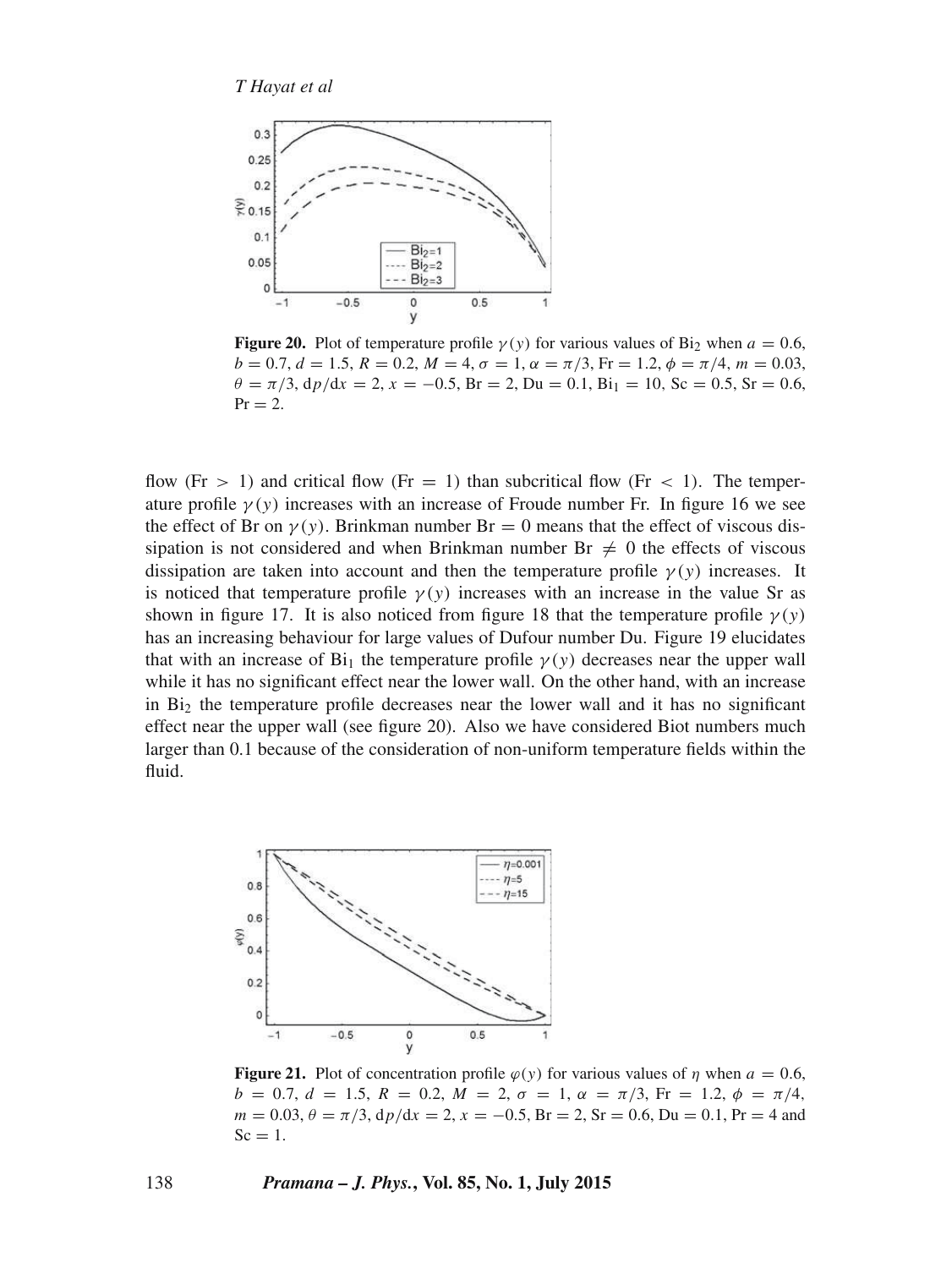

**Figure 22.** Plot of concentration profile  $\varphi(y)$  for various values of Fr when  $a = 0.6$ ,  $b = 0.7, d = 1.5, R = 0.2, M = 2, \sigma = 1, \alpha = \pi/3, \eta = 0.1, \phi = \pi/3,$  $m = 0.03$ ,  $\theta = \pi/3$ ,  $dp/dx = 2$ ,  $x = -0.5$ ,  $Br = 2$ ,  $Sr = 0.6$ ,  $Du = 0.1$ ,  $Pr = 4$  and  $Sc = 1$ .



**Figure 23.** Plot of concentration profile  $\varphi(y)$  for various values of m when  $a = 0.6$ ,  $b = 0.7, d = 1.5, R = 0.2, M = 2, \sigma = 1, \alpha = \pi/3, \text{Fr} = 1.2, \phi = \pi/3,$  $\eta = 0.1, \theta = \pi/3$ ,  $dp/dx = 2, x = -0.5$ ,  $Br = 2$ ,  $Sr = 0.6$ ,  $Du = 0.1$ ,  $Pr = 4$  and  $Sc = 1$ .



**Figure 24.** Plot of concentration profile  $\varphi(y)$  for various values of Sr when  $a = 0.6$ ,  $b = 0.7, d = 1.5, R = 0.2, M = 2, \sigma = 1, \alpha = \pi/3, \text{Fr} = 1.2, \phi = \pi/3,$  $m = 0.03$ ,  $\theta = \pi/3$ ,  $dp/dx = 2$ ,  $x = -0.5$ ,  $Br = 2$ ,  $\eta = 0.1$ ,  $Du = 0.1$ ,  $Pr = 4$  and  $Sc = 1$ .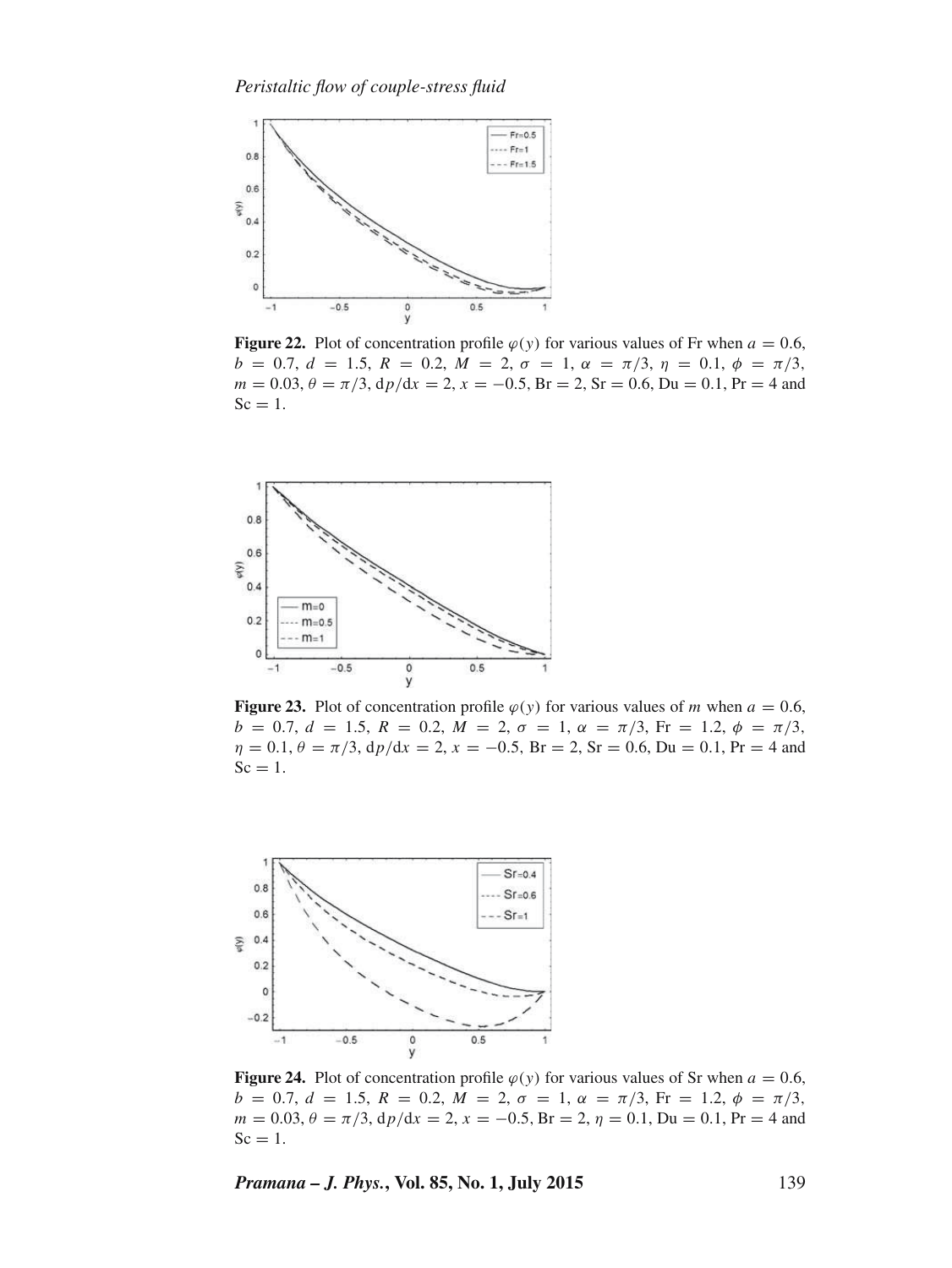

**Figure 25.** Plot of concentration profile  $\varphi(y)$  for various values of  $\theta$  when  $a = 0.6$ ,  $b = 0.7, d = 1.5, R = 0.2, M = 2, \sigma = 1, \alpha = \pi/3, Fr = 1.2, \phi = \pi/3,$  $m = 0.03$ ,  $\eta = 0.1$ ,  $dp/dx = 2$ ,  $x = -0.5$ ,  $Br = 2$ ,  $Sr = 0.6$ ,  $Du = 0.1$ ,  $Pr = 4$  and  $Sc = 1$ .



**Figure 26.** Plot of concentration profile  $\varphi(y)$  for various values of Du when  $a = 0.6$ ,  $b = 0.7, d = 1.5, R = 0.2, M = 2, \sigma = 1, \alpha = \pi/3$ , Fr = 1.2,  $\phi = \pi/3$ ,  $m = 0.03$ ,  $\theta = \pi/3$ ,  $dp/dx = 2$ ,  $x = -0.5$ ,  $Br = 2$ ,  $\eta = 0.1$ ,  $Sr = 0.6$ ,  $Pr = 4$  and  $Sc = 1$ .

#### 3.4 *Concentration profile*

The purpose of this subsection is to see the salient features of concentration profile  $\varphi(y)$ for different values of the involved parameters. Figure 21 shows that  $\varphi(y)$  increases when  $\eta$  increases. In non-Newtonian fluid ( $\eta \neq 0$ ), the concentration profile  $\varphi(y)$  has greater effect than that of Newtonian fluids ( $\eta \rightarrow 0$ ). Figure 22 displays that for subcritical flow (Fr < 1) the concentration profile  $\varphi(y)$  is greater than the critical flow (Fr = 1) and supercritical flow (Fr  $> 1$ ). It means that as the Froude number Fr increases, the concentration profile  $\varphi(y)$  decreases. It is revealed from figure 23 that the concentration profile  $\varphi(y)$  decreases by an increase in Hall parameter m. Figure 24 shows that for larger Sr the concentration profile  $\varphi(y)$  decreases. Figures 25 and 26 depict that concentration profile  $\varphi(y)$  decreases when  $\theta$  and Dufour number Du increase (figures 27, 28 and 29).

#### 3.5 *Trapping*

Effect of Froude number Fr on trapping is illustrated in figure 27. It is observed that the size of the trapped bolus decreases when Fr increases and it disappears for (supercritical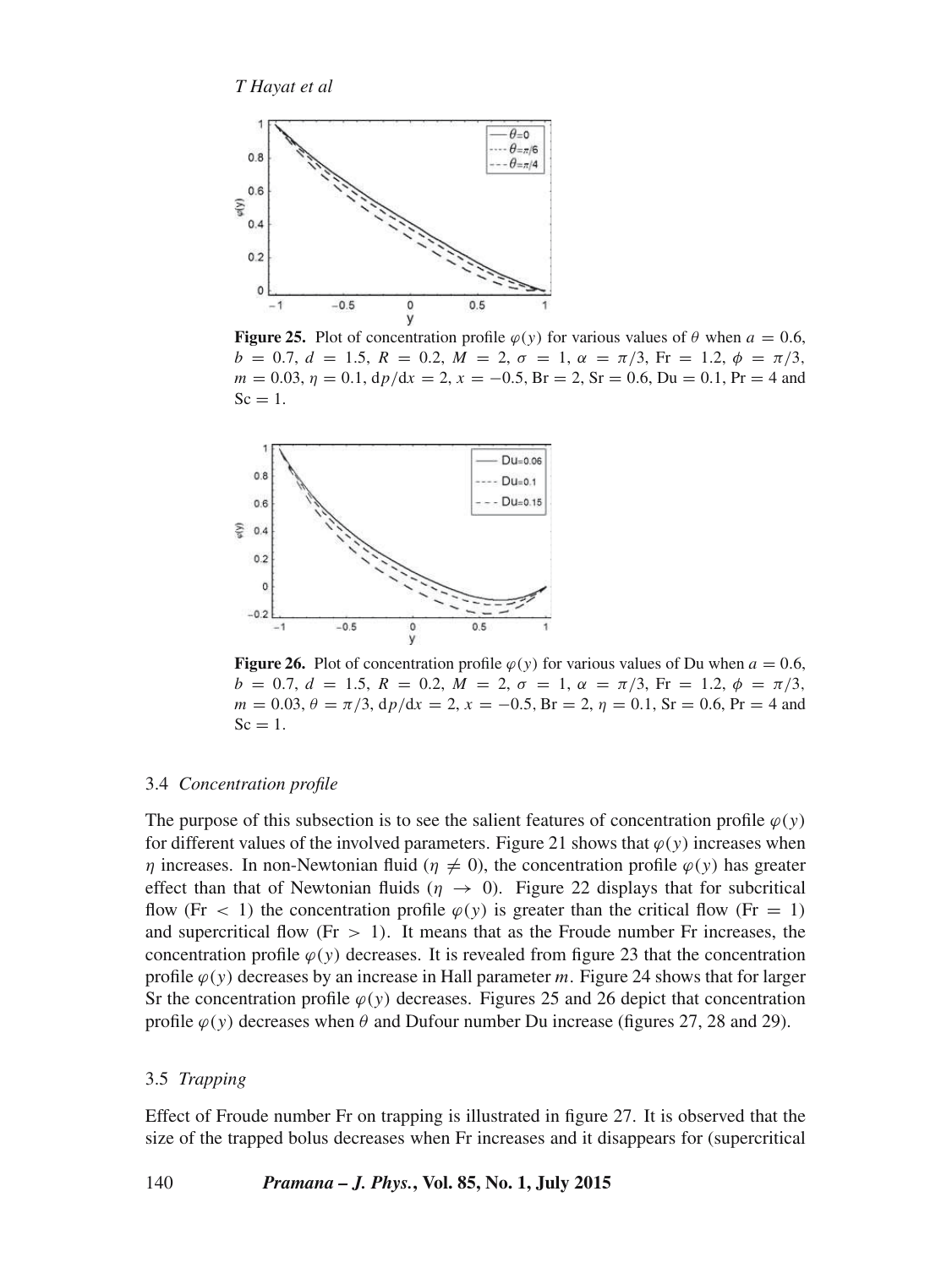*Peristaltic flow of couple-stress fluid*



**Figure 27.** Streamlines for  $a = 0.5$ ,  $b = 0.7$ ,  $R = 10$ ,  $d = 2$ ,  $\phi = \pi/6$ ,  $\sigma = 1$ ,  $\alpha =$  $\pi/3$ ,dp/dx = 2, m = 0.03,  $\eta = 0.1$ ,  $\theta = \pi/3$ ,  $M = 3$  when (**a**) Fr = 1, (**b**) Fr = 1.5,  $(c) Fr = 2.$ 

flow  $Fr > 1$ )  $Fr = 2$  (see panel (c)). It is concluded from figure 28 that when couple-stress parameter  $\eta$  increases, the bolus decreases in size. Figure 29 shows that by increasing the values of  *the trapping bolus reduces in size.* 

#### **4. Conclusions**

The peristaltic flow of couple-stress fluid in an inclined asymmetric channel with convective conditions was discussed. Effect of Soret (thermodiffusion) and Dufour (diffusionthermo) were also considered. Effect of Hall current was taken into account. The main findings of the present research are mentioned below.

*Pramana – J. Phys.***, Vol. 85, No. 1, July 2015** 141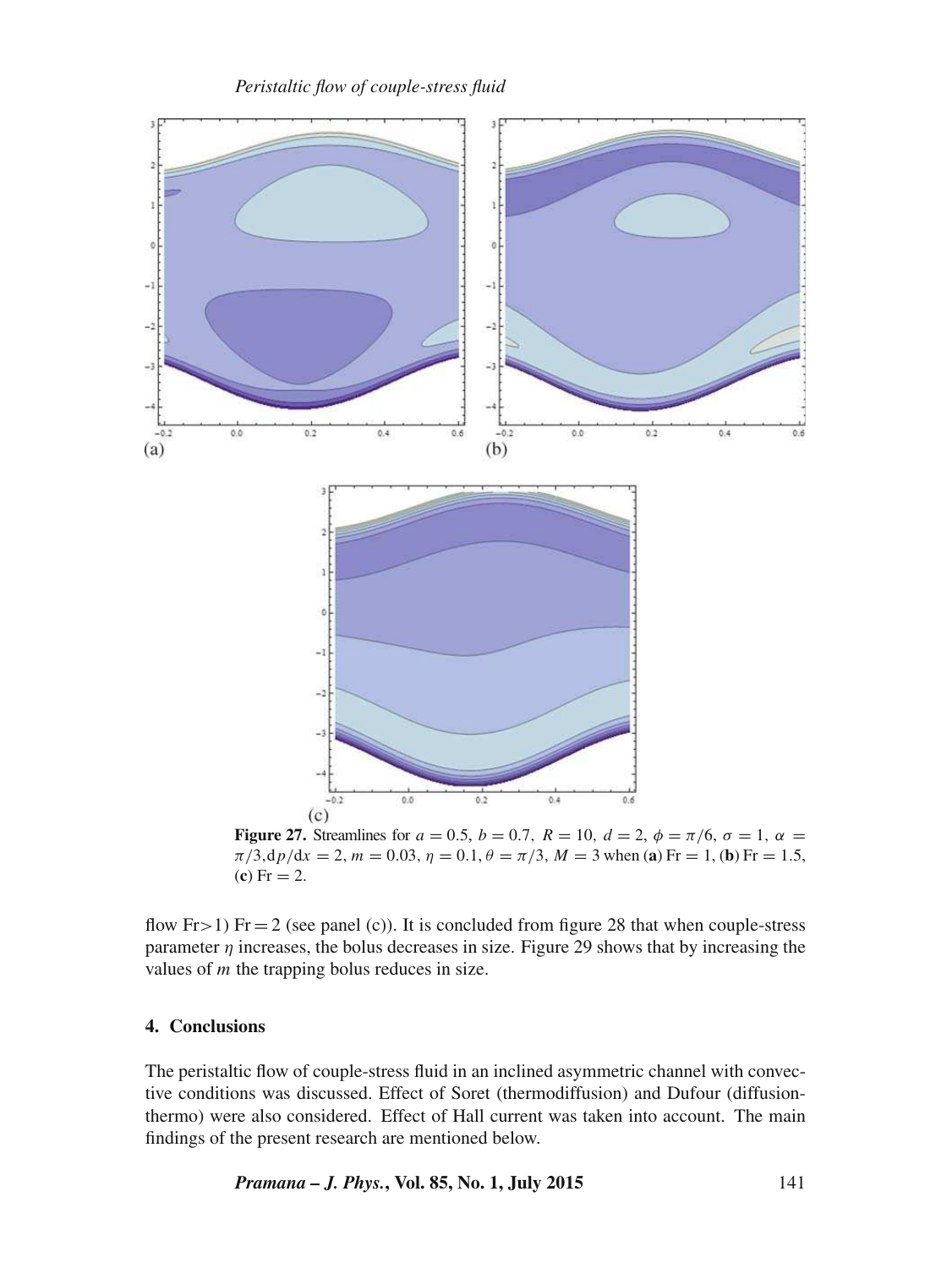

**Figure 28.** Streamlines for  $a = 0.5$ ,  $b = 0.7$ ,  $R = 10$ ,  $d = 2$ ,  $\phi = \pi/6$ ,  $\sigma = 1$ ,  $\alpha = \pi/3$ ,  $dp/dx = 2$ ,  $m = 0.03$ ,  $Fr = 1.2$ ,  $\theta = \pi/3$ ,  $M = 3$  when (**a**)  $\eta = 1$ , (**b**)  $\eta = 1.5$ , (**c**)  $\eta = 2$ .

- (1) Pressure gradient  $dp/dx$  shows the increasing and decreasing behaviour at the centre of the channel and near the boundary walls respectively when  $\eta$  increases.
- (2) For increasing Hall parameter  $m$ , the pressure gradient  $dp/dx$  increases near the boundary walls and decreases at the centre of the channel.
- (3) Pressure rise  $\Delta p_\lambda$  decreases in the retrograde region and increases in the co-pumping region when the Hall parameter m increases. Similar behaviour is observed for inclination angle  $\theta$  of the magnetic field.
- (4) Magnitude of the velocity profile  $u(y)$  increases when there is an increase in the inclination angle  $\theta$  of the magnetic field and Hall parameter m.
- (5) Velocity profile  $u(y)$  decreases with increasing values of couple-stress parameter  $\eta$ .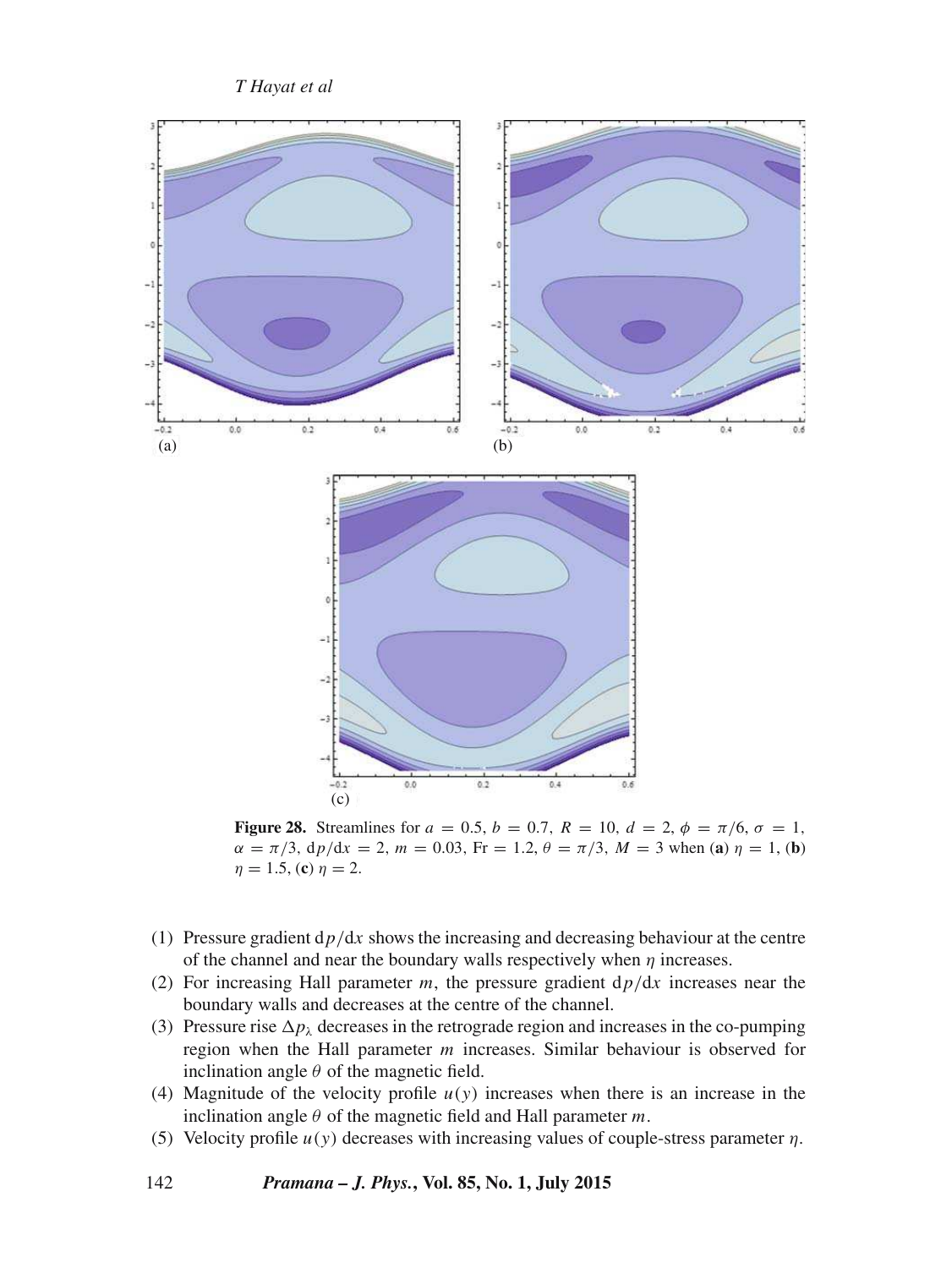



**Figure 29.** Streamlines for  $a = 0.5$ ,  $b = 0.7$ ,  $R = 10$ ,  $d = 2$ ,  $\phi = \pi/6$ ,  $\sigma = 1$ ,  $\alpha = \pi/3$ ,  $dp/dx = 2$ ,  $M = 3$ ,  $\eta = 0.1$ ,  $\theta = \pi/3$ , Fr = 1.2 when (**a**)  $m = 0.5$ , (**b**)  $m = 1$ , (c)  $m = 1.5$ .

- (6) Temperature profile  $\gamma(y)$  increases when Hall parameter m and Froude number Fr are enhanced.
- (7) With an increase in the Biot numbers  $(Bi_1, Bi_2)$  the temperature profile  $\gamma(y)$  decreases.
- (8) Concentration profile  $\varphi(y)$  is a decreasing function of Fr, m and Du.
- (9) The size of the trapping bolus decreases with the increase in Froude number Fr and Hall parameter m while it increases when the angle of inclination of the channel increases.

#### **Acknowledgements**

The authors are grateful to the reviewer for the useful suggestions. This paper was funded by the Deanship of Scientific Research (DSR), King Abdulaziz University, Jeddah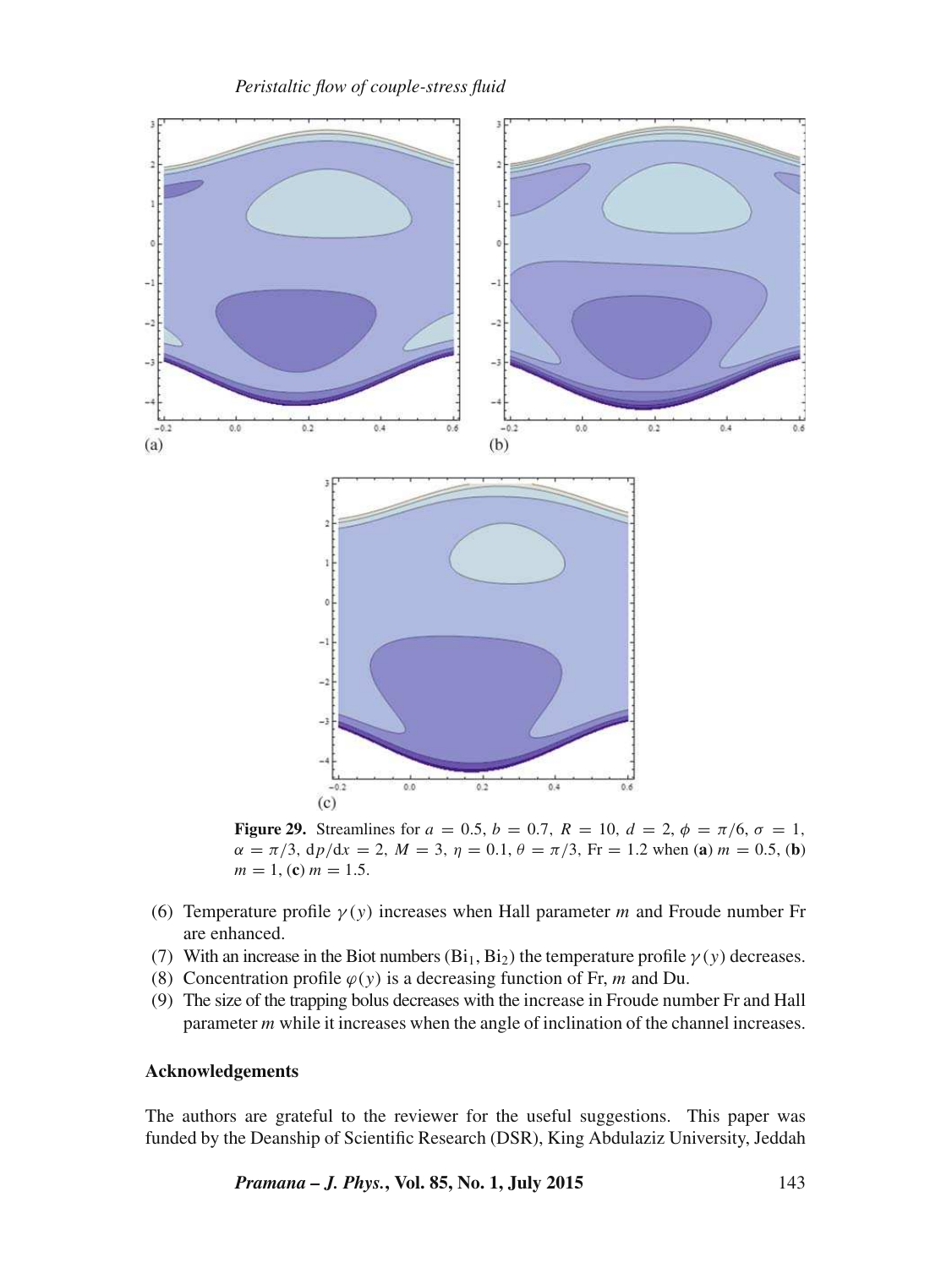under grant no. (8-13/1434HiCi). The authors, therefore, acknowledge with thanks DSR technical and financial support.

## **Appendix A**

The conservation laws for the governing flow problems are as follows:

$$
\frac{\partial U}{\partial \bar{X}} + \frac{\partial V}{\partial \bar{Y}} = 0,
$$
\n(A1)  
\n
$$
\rho \left( \frac{\partial}{\partial \bar{t}} + \bar{U} \frac{\partial}{\partial \bar{X}} + \bar{V} \frac{\partial}{\partial \bar{Y}} \right) \bar{U} = -\frac{\partial \bar{P}}{\partial \bar{X}} + \mu \left( \frac{\partial^2 \bar{U}}{\partial \bar{X}^2} + \frac{\partial^2 \bar{U}}{\partial \bar{Y}^2} \right)
$$
\n
$$
-\eta^* \left( \frac{\partial^4 \bar{U}}{\partial \bar{X}^4} + 2 \frac{\partial^4 \bar{U}}{\partial \bar{X}^2 \partial \bar{Y}^2} + \frac{\partial^4 \bar{U}}{\partial \bar{Y}^4} \right)
$$
\n
$$
-\frac{\sigma^* B_0^2}{1 + m^2} \cos \theta \left( \bar{U} \cos \theta - \bar{V} \sin \theta \right) + g \rho \sin \alpha,
$$
\n(A2)

$$
\rho \left( \frac{\partial}{\partial \bar{t}} + \bar{U} \frac{\partial}{\partial \bar{X}} + \bar{V} \frac{\partial}{\partial \bar{Y}} \right) \bar{V} = -\frac{\partial \bar{P}}{\partial \bar{Y}} + \mu \left( \frac{\partial^2 \bar{V}}{\partial \bar{X}^2} + \frac{\partial^2 \bar{V}}{\partial \bar{Y}^2} \right) \n- \eta^* \left( \frac{\partial^4 \bar{V}}{\partial \bar{X}^4} + 2 \frac{\partial^4 \bar{V}}{\partial \bar{X}^2 \partial \bar{Y}^2} + \frac{\partial^4 \bar{V}}{\partial \bar{Y}^4} \right) \n+ \frac{\sigma^* B_0^2}{1 + m^2} \sin \theta \left( \bar{U} \cos \theta - \bar{V} \sin \theta \right) - g \rho \cos \alpha,
$$
\n(A3)

$$
\rho \xi \left( \frac{\partial}{\partial \bar{t}} + \bar{U} \frac{\partial}{\partial \bar{X}} + \bar{V} \frac{\partial}{\partial \bar{Y}} \right) T = \kappa \left( \frac{\partial^2 T}{\partial \bar{X}^2} + \frac{\partial^2 T}{\partial \bar{Y}^2} \right) + \mu \left[ 2 \left( \frac{\partial \bar{U}}{\partial \bar{X}} \right)^2 + 2 \left( \frac{\partial \bar{V}}{\partial \bar{Y}} \right)^2 \right] + \left( \frac{\partial \bar{U}}{\partial \bar{Y}} + \frac{\partial \bar{V}}{\partial \bar{Y}} \right)^2 \right] + \eta^* \left[ \left( \frac{\partial^2 \bar{V}}{\partial \bar{X}^2} + \frac{\partial^2 \bar{V}}{\partial \bar{Y}^2} \right)^2 \right] + \left( \frac{\partial^2 \bar{U}}{\partial \bar{X}^2} + \frac{\partial^2 \bar{U}}{\partial \bar{Y}^2} \right)^2 \right] + \frac{\rho D K_T}{c_s} \left( \frac{\partial^2 C}{\partial \bar{X}^2} + \frac{\partial^2 C}{\partial \bar{Y}^2} \right),
$$
\n(A4)

$$
\left(\frac{\partial}{\partial \bar{t}} + \bar{U} \frac{\partial}{\partial \bar{X}} + \bar{V} \frac{\partial}{\partial \bar{Y}}\right) C = D \left(\frac{\partial^2 C}{\partial \bar{X}^2} + \frac{\partial^2 C}{\partial \bar{Y}^2}\right) + \frac{DK_T}{T_m} \left(\frac{\partial^2 T}{\partial \bar{X}^2} + \frac{\partial^2 T}{\partial \bar{Y}^2}\right).
$$
\n(A5)

The boundary conditions and geometry of the channel walls are given by

$$
\bar{U} = 0, \quad \kappa \frac{\partial T}{\partial \bar{Y}} = -\eta_1 (T - T_a), \quad C = C_0,
$$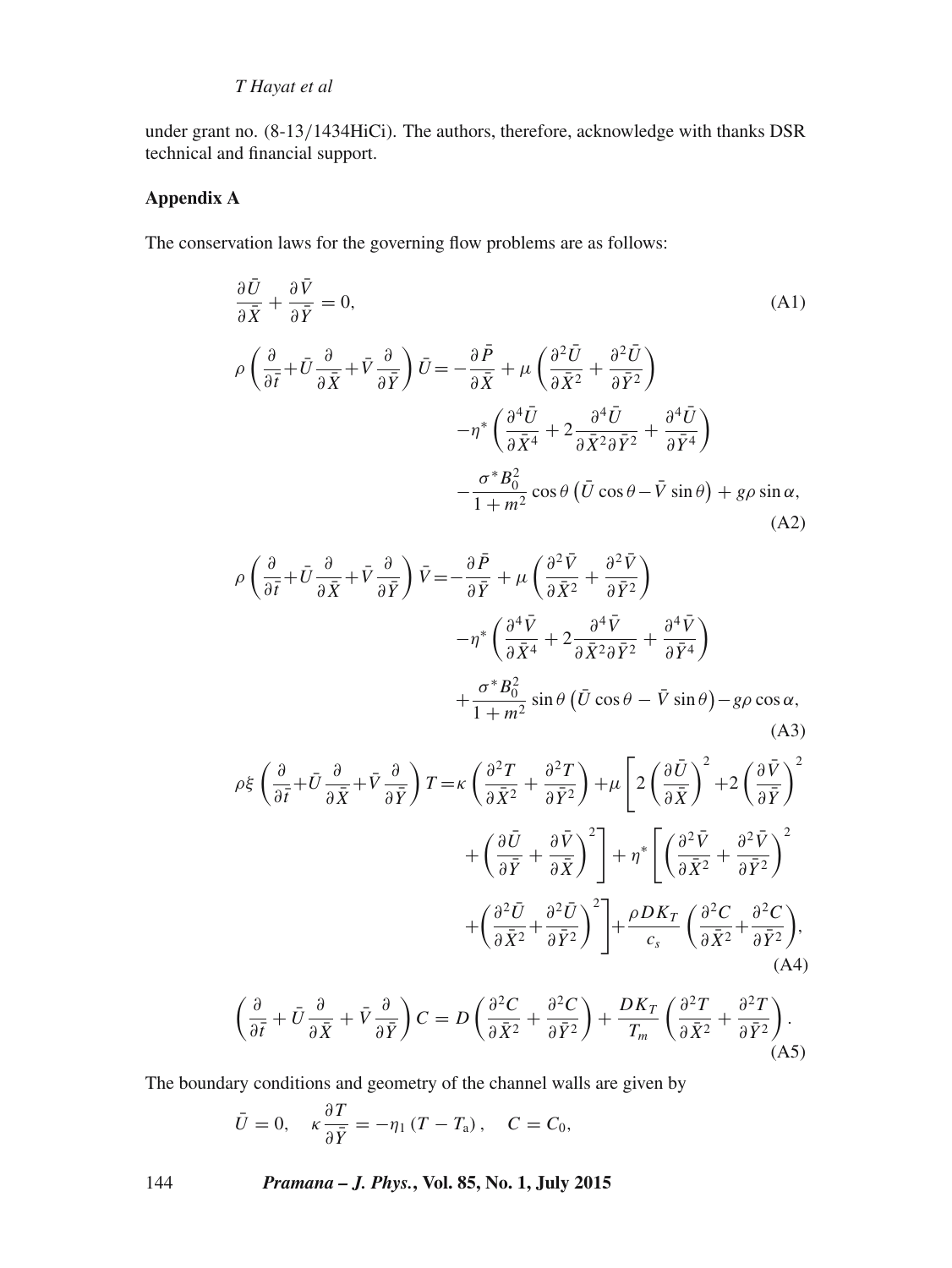at

$$
\bar{Y} = \bar{H}_1(\bar{X}, \bar{t}) = d_1 + a_1 \sin\left[\frac{2\pi}{\lambda}(\bar{X} - c\bar{t})\right],\tag{A6}
$$
\n
$$
\bar{U} = 0, \quad \kappa \frac{\partial T}{\partial \bar{Y}} = -\eta_2 (T_a - T), \quad C = C_1,
$$

at

$$
\bar{Y} = \bar{H}_2(\bar{X}, \bar{t}) = -d_2 - a_2 \sin\left[\frac{2\pi}{\lambda}(\bar{X} - c\bar{t}) + \phi\right],\tag{A7}
$$

where  $\bar{P}$ , C, T, k,  $\xi$ , T<sub>m</sub>, D,  $\rho$  and  $K_T$  are respectively the pressure, concentration, temperature, thermal conductivity, specific heat at constant pressure, mean temperature of the medium, coefficient of mass diffusivity, fluid density and thermal-diffusion ratio. Further  $c_s$  is the concentration susceptibility,  $\eta^*$  is the couple-stress fluid parameter and  $\alpha$  is the inclination of the channel. Here  $\eta_1$  and  $\eta_2$  are the heat transfer coefficients at the upper and lower walls respectively,  $T$  is the temperature of the fluid,  $T_a$  is the ambient temperature,  $C_0$  and  $C_1$  are the concentration fields of the upper and lower walls respectively,  $d_1$ and  $d_2$  are the distances of the upper and lower walls of the channel from the centerline  $(\bar{Y}=0)$ ,  $a_i$   $(i = 1, 2)$  are the wave amplitudes at the upper and lower walls,  $\lambda$  is the wavelength,  $\bar{t}$  is the time and  $\phi$  is the phase difference varying in the range  $0 < \phi < \pi$ . Here  $\phi = 0$  corresponds to symmetric channel with waves out of phase and  $\phi = \pi$  the waves in phase,  $\rho g \sin \alpha$  and  $\rho g \cos \alpha$  are the  $\bar{X}$  and  $\bar{Y}$  components of the body force in view of the inclined channel and  $H_1$  and  $H_2$  are the upper and lower walls of the channel. Moreover,  $a_i$  and  $d_i$  ( $i = 1, 2$ ) satisfy the condition

$$
a_1^2 + a_2^2 + 2a_1a_2\cos\phi \le (d_1 + d_2)^2. \tag{A8}
$$

Using the transformations

$$
\begin{aligned}\n\bar{x} &= \bar{X} - c\bar{t}, \quad \bar{y} = \bar{Y}, \quad \bar{u}(\bar{x}, \bar{y}) = \bar{U}(\bar{X}, \bar{Y}, \bar{t}) - c \\
\bar{v}(\bar{x}, \bar{y}) &= \bar{V}(\bar{X}, \bar{Y}, \bar{t}), \quad \bar{p}(\bar{x}, \bar{y}) = \bar{P}(\bar{X}, \bar{Y}, \bar{t}),\n\end{aligned} \tag{A9}
$$

the equations in the wave frame  $(\bar{x}, \bar{y})$  are given by

$$
\frac{\partial \bar{u}}{\partial \bar{x}} + \frac{\partial \bar{v}}{\partial \bar{y}} = 0,
$$
\n(A10)  
\n
$$
\rho \left( \bar{u} \frac{\partial}{\partial \bar{x}} + \bar{v} \frac{\partial}{\partial \bar{y}} \right) \bar{u} = -\frac{\partial \bar{p}}{\partial \bar{x}} + \mu \left( \frac{\partial^2 \bar{u}}{\partial \bar{x}^2} + \frac{\partial^2 \bar{u}}{\partial \bar{y}^2} \right) - \eta^* \left( \frac{\partial^4 \bar{u}}{\partial \bar{x}^4} + 2 \frac{\partial^4 \bar{u}}{\partial \bar{x}^2 \partial \bar{y}^2} + \frac{\partial^4 \bar{u}}{\partial \bar{y}^4} \right)
$$
\n
$$
- \frac{\sigma^* B_0^2}{1 + m^2} \cos \theta \left[ (\bar{u} + c) \cos \theta - \bar{v} \sin \theta \right] + g \rho \sin \alpha,
$$
\n(A11)  
\n
$$
\rho \left( \bar{u} \frac{\partial}{\partial \bar{x}} + \bar{v} \frac{\partial}{\partial \bar{y}} \right) \bar{v} = -\frac{\partial \bar{p}}{\partial \bar{y}} + \mu \left( \frac{\partial^2 \bar{v}}{\partial \bar{x}^2} + \frac{\partial^2 \bar{v}}{\partial \bar{y}^2} \right) - \eta^* \left( \frac{\partial^4 \bar{v}}{\partial \bar{x}^4} + 2 \frac{\partial^4 \bar{v}}{\partial \bar{x}^2 \partial \bar{y}^2} + \frac{\partial^4 \bar{v}}{\partial \bar{y}^4} \right)
$$
\n
$$
+ \frac{\sigma^* B_0^2}{1 + m^2} \sin \theta \left[ (\bar{u} + c) \cos \theta - \bar{v} \sin \theta \right] - g \rho \cos \alpha,
$$
\n(A12)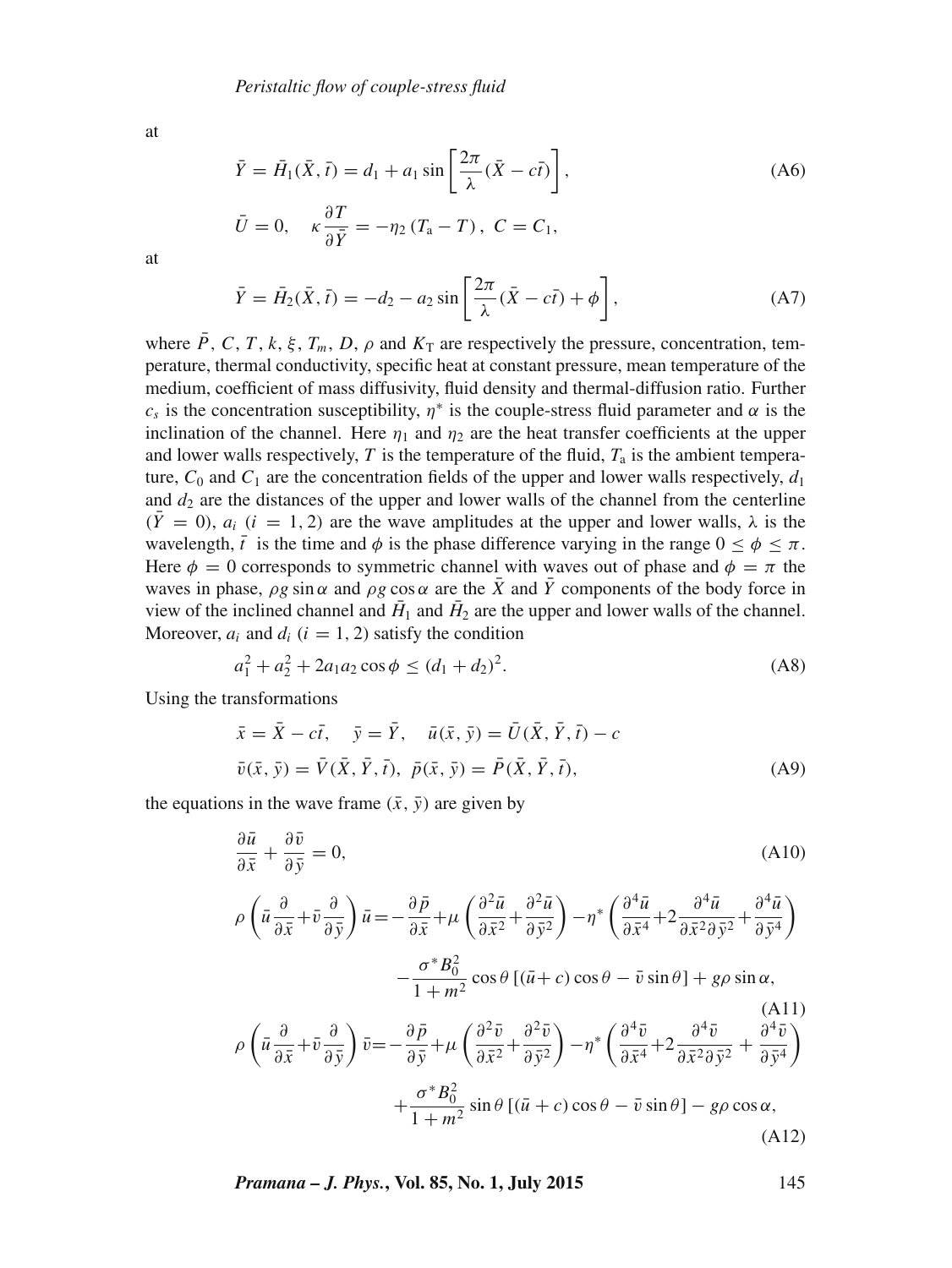$$
\rho \xi \left( \bar{u} \frac{\partial}{\partial \bar{x}} + \bar{v} \frac{\partial}{\partial \bar{y}} \right) T = \kappa \left( \frac{\partial^2 T}{\partial \bar{x}^2} + \frac{\partial^2 T}{\partial \bar{y}^2} \right) \n+ \mu \left( 2 \left( \frac{\partial \bar{u}}{\partial \bar{x}} \right)^2 + 2 \left( \frac{\partial \bar{v}}{\partial \bar{y}} \right)^2 + \left( \frac{\partial \bar{u}}{\partial \bar{y}} + \frac{\partial \bar{v}}{\partial \bar{x}} \right)^2 \right) \n+ \eta^* \left[ \left( \frac{\partial^2 \bar{v}}{\partial \bar{x}^2} + \frac{\partial^2 \bar{v}}{\partial \bar{y}^2} \right)^2 + \left( \frac{\partial^2 \bar{u}}{\partial \bar{x}^2} + \frac{\partial^2 \bar{u}}{\partial \bar{y}^2} \right)^2 \right] \n+ \frac{\rho D K_{\text{T}}}{T_m} \left( \frac{\partial^2 C}{\partial \bar{x}^2} + \frac{\partial^2 C}{\partial \bar{y}^2} \right), \tag{A13}
$$

$$
\left(\bar{u}\frac{\partial}{\partial \bar{x}} + \bar{v}\frac{\partial}{\partial \bar{y}}\right)C = D\left(\frac{\partial^2 C}{\partial \bar{x}^2} + \frac{\partial^2 C}{\partial \bar{y}^2}\right) + \frac{DK_T}{T_m}\left(\frac{\partial^2 T}{\partial \bar{x}^2} + \frac{\partial^2 T}{\partial \bar{y}^2}\right).
$$
 (A14)

Introducing the non-dimensional quantities

$$
x = \frac{\bar{x}}{\lambda}, y = \frac{\bar{y}}{d_1}, u = \frac{\bar{u}}{c}, v = \frac{\bar{v}}{c\delta}, p = \frac{d_1^2}{c\mu\lambda}\bar{p}, h_1 = \frac{\bar{h}_1}{d_1}, h_2 = \frac{\bar{h}_2}{d_1}, S = \frac{d_1}{\mu c}\bar{S},
$$
  
\n
$$
\eta = \frac{\eta^*}{\mu d_1^2}, \delta = \frac{d_1}{\lambda}, \text{Re} = \frac{\rho c d_1}{\mu}, \text{Fr} = \frac{c^2}{g d_1}, \kappa = \frac{k_0 c}{\mu d_1}, \Phi = \frac{d_1^2}{\mu c^2} \bar{\Phi}, \gamma = \frac{T - T_a}{T_a},
$$
  
\nEc =  $\frac{c^2}{\xi T_a}, \text{Pr} = \frac{\xi \mu}{k}, \phi = \frac{C - C_0}{C_1 - C_0}, \text{Sc} = \frac{\mu}{\rho D}, \text{Sr} = \frac{\rho D K_T T_a}{\mu T_m (C_1 - C_0)},$   
\n
$$
M^2 = \frac{\sigma^* B_0^2 d_1^2}{\mu}, \text{Br} = \text{Pr} \text{Ec}, \text{Pe} = \text{Re} \text{Pr}, \text{Bi}_1 = \frac{\eta_1 d_1}{\kappa}, \text{Bi}_2 = \frac{\eta_2 d_1}{\kappa},
$$
  
\nDu =  $\frac{\rho D K_T (C_1 - C_0)}{\mu \xi c_s T_a}, \text{ (A15)}$ 

the incompressibility condition is automatically satisfied and eqs (A11)–(A14) take the form

$$
\delta \text{Re} \left( u \frac{\partial}{\partial x} + v \frac{\partial}{\partial y} \right) u = -\frac{\partial p}{\partial x} + \delta^2 \frac{\partial^2 u}{\partial x^2} + \frac{\partial^2 u}{\partial y^2} - \eta \left( \delta^4 \frac{\partial^4 u}{\partial x^4} + 2 \delta^2 \frac{\partial^4 u}{\partial x^2 \partial y^2} + \frac{\partial^4 u}{\partial y^4} \right) - \frac{M^2}{1 + m^2} \cos \theta \left( u \cos \theta - v \delta \sin \theta + \cos \theta \right) + \frac{\text{Re} \sin \alpha}{\text{Fr}}, \tag{A16}
$$

$$
\delta^3 \text{Re} \left( u \frac{\partial}{\partial x} + v \frac{\partial}{\partial y} \right) v = -\frac{\partial p}{\partial y} + \delta^2 \left( \delta^2 \frac{\partial^2 v}{\partial x^2} + \frac{\partial^2 v}{\partial y^2} \right) - \eta \delta^2 \left( \delta^4 \frac{\partial^4 v}{\partial x^4} + 2 \delta^2 \frac{\partial^4 v}{\partial x^2 \partial y^2} + \frac{\partial^4 v}{\partial y^4} \right) + \frac{M^2}{1 + m^2} \delta \sin \theta \left( u \cos \theta - \delta v \sin \theta + \cos \theta \right) - \delta \frac{\text{Re} \cos \alpha}{\text{Fr}}, \tag{A17}
$$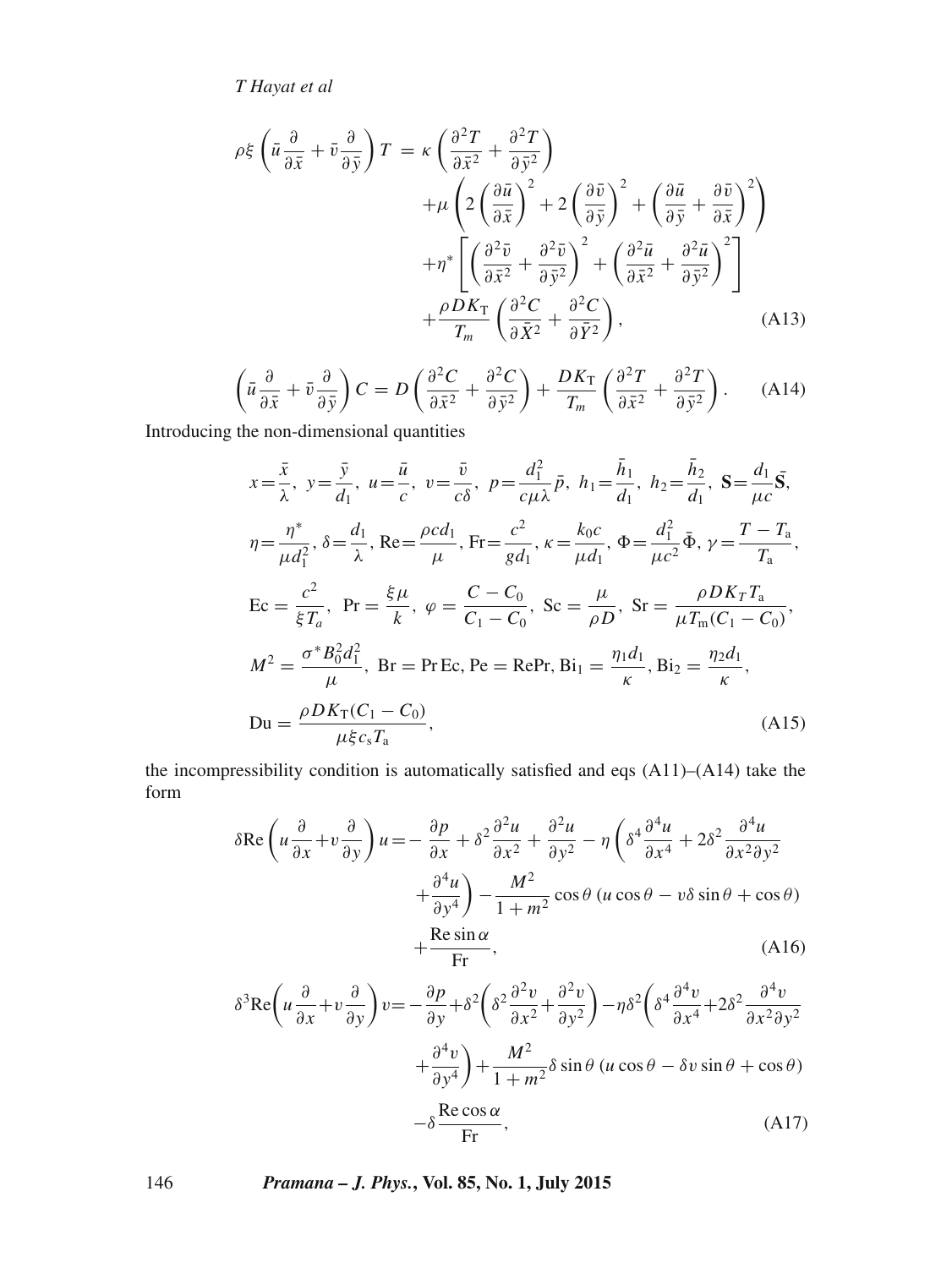*Peristaltic flow of couple-stress fluid*

$$
\delta \text{Pe}\left(u\frac{\partial}{\partial x} + v\frac{\partial}{\partial y}\right)\gamma = \delta^2 \frac{\partial^2 \gamma}{\partial x^2} + \frac{\partial^2 \gamma}{\partial y^2} + \text{Br}\left[2\delta^2 \left(\frac{\partial u}{\partial x}\right)^2 + 2\delta^2 \left(\frac{\partial v}{\partial y}\right)^2 + \left(\frac{\partial u}{\partial y} + \delta^2 \frac{\partial v}{\partial x}\right)^2\right] + \eta \text{Br}\left[\delta^2 \left(\delta^2 \frac{\partial^2 v}{\partial x^2} + \frac{\partial^2 v}{\partial y^2}\right)^2 + \left(\delta^2 \frac{\partial^2 u}{\partial x^2} + \frac{\partial^2 u}{\partial y^2}\right)^2\right] + \text{Pr} \text{Du}\left(\delta^2 \frac{\partial^2 \varphi}{\partial x^2} + \frac{\partial^2 \varphi}{\partial y^2}\right),
$$
\n(A18)

$$
\delta \text{Re}\left(u\frac{\partial}{\partial x} + v\frac{\partial}{\partial y}\right)\varphi = \frac{1}{\text{Sc}}\left(\delta^2 \frac{\partial^2 \varphi}{\partial x^2} + \frac{\partial^2 \varphi}{\partial y^2}\right) + \text{Sr}\left(\delta^2 \frac{\partial^2 \gamma}{\partial x^2} + \frac{\partial^2 \gamma}{\partial y^2}\right),\tag{A19}
$$

where Re is the Reynolds number, Fr is the Froude number, Pe is the Peclett number, Br is the Brinkman number, Pr is the Prandtl number, Du is the Dufour number, Sc is the Schmidt number and Sr is the Soret number.

#### **Appendix B**

Here constants appearing in the solutions are mentioned as follows:

$$
z = \frac{M^2}{1 + m^2}, \quad H = \frac{M^2}{1 + m^2} \cos^2 \theta - \frac{\text{Re}}{\text{Fr}} \sin \alpha + \frac{dp}{dx},
$$
  
\n
$$
A_1 = \frac{h_1 \sqrt{(A_4/\eta)}}{\sqrt{2}}, \quad A_2 = \frac{h_2 \sqrt{(A_4/\eta)}}{\sqrt{2}}, \quad A_3 = -1 + A_5, \quad A_4 = 1 + A_5,
$$
  
\n
$$
A_5 = \sqrt{\frac{1 + m^2 - 2M^2 \eta - 2M^2 \eta \cos 2\theta}{1 + m^2}}, \quad A_6 = 1 + m^2 - 2M^2 \eta \cos 2\theta.
$$
  
\n
$$
M_1 = \sqrt{\frac{-1 + \sqrt{1 - 4z\eta \cos^2 \theta}}{\eta}}, \quad M_2 = \sqrt{\frac{1 + \sqrt{1 - 4z\eta \cos^2 \theta}}{\eta}},
$$
  
\n
$$
M_3 = \sqrt{1 - 4z\eta \cos^2 \theta},
$$

and the constants  $C_i$  ( $i = 1-8$ ) in eqs (15)–(18) can be obtained easily by using the boundary conditions (9) and (10).

#### **References**

- [1] Kh S Mekheimer, Y Abd elmaboud and A I Abdellateef, *Appl. Biol. Biomech.* **10**, 19 (2013)
- [2] Kh S Mekheimer and Y Abd elmaboud, *Appl. Math. Model.* **35**, 2695 (2011)
- [3] D Tripathi, *Transp. Porous Med.* **92**, 559 (2012)
- [4] S K Pandey and M K Chaube, *Math. Comput. Model.* **52**, 501 (2010)
- [5] R Ellahi, A Riaz and S Nadeem, *I. J. Phys.* **87**, 1275 (2013)
- [6] R Ellahi, A Riaz and S Nadeem *Appl. Nanosci.* **4**, 753 (2014)
- [7] M Kothandapani and S Srinivas, *Phys. Lett. A* **372**, 1265 (2008)